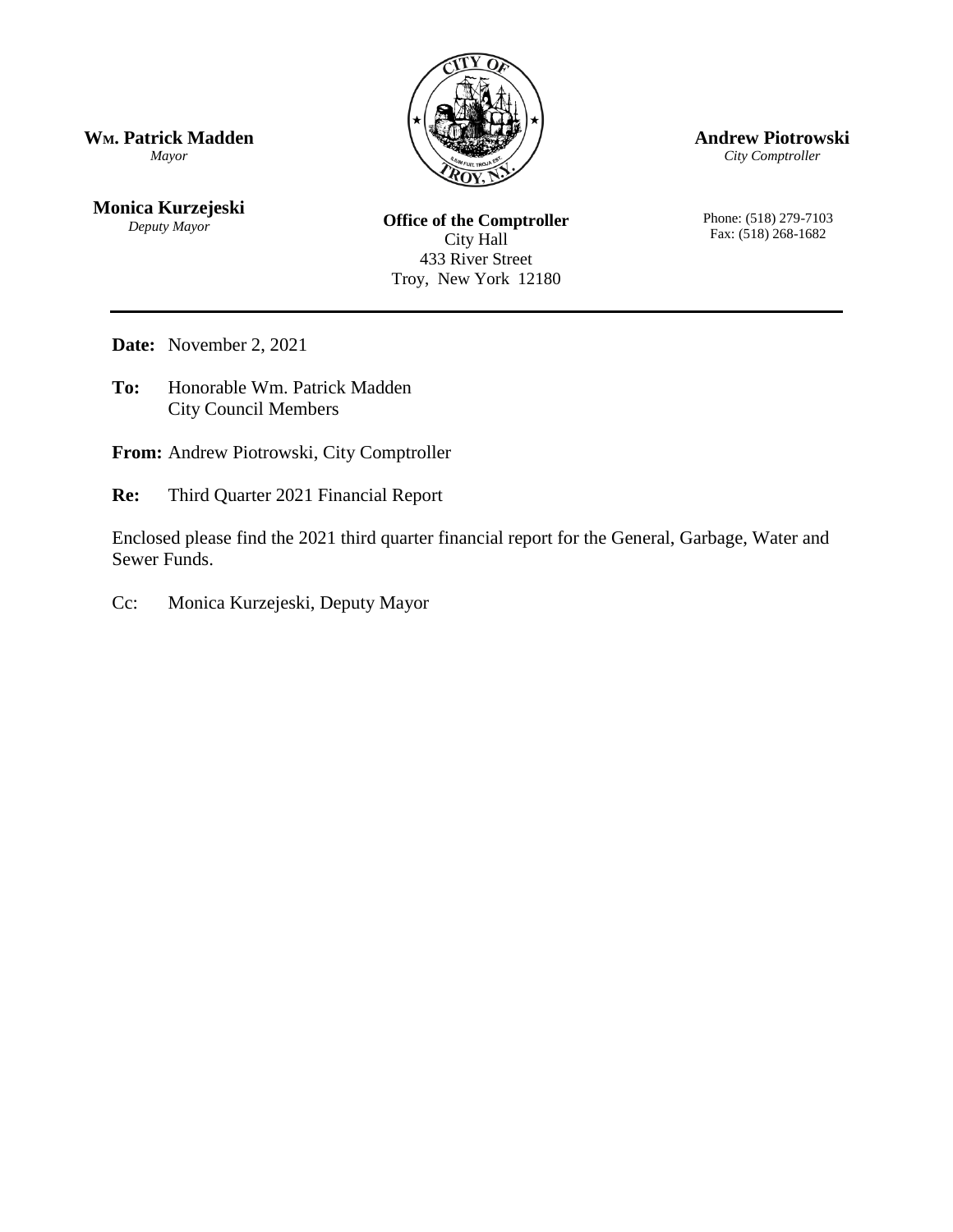### **City of Troy, New York 2021 Third Quarter Report General Fund Revenues**

| Revenue                                  | 09/30/2021 | 09/30/2020 | \$ Change   | % Change  | 2021 Actual  | 2021 Budget | \$ Diff        | % Achieved | Footnote     |
|------------------------------------------|------------|------------|-------------|-----------|--------------|-------------|----------------|------------|--------------|
| <b>Real Property Taxes</b>               | 25,143,487 | 24,719,236 | 424,251     | 1.72%     | 25, 143, 487 | 26,086,544  | (943, 057)     | 96.38%     |              |
| <b>Local Sources</b>                     | 12,547,265 | 10,598,353 | 1,948,912   | 18.39%    | 12,547,265   | 19,683,290  | (7, 136, 025)  | 63.75%     | $\mathbf{2}$ |
| General Government Support               | 201,455    | 200,055    | 1,399       | 0.70%     | 201,455      | 424,946     | (223, 491)     | 47.41%     |              |
| <b>Public Safety</b>                     | 848,747    | 367,262    | 481,485     | 131.10%   | 848,747      | 753,000     | 95,747         | 112.72%    | 3            |
| Health                                   | 1,458,618  | ,367,432   | 91,187      | 6.67%     | .458,618     | 2,275,000   | (816, 382)     | 64.12%     |              |
| Transportation                           | 591,184    | 472,464    | 118,721     | 25.13%    | 591,184      | 960,000     | (368, 816)     | 61.58%     |              |
| Recreation                               | 867,147    | 553,141    | 314,005     | 56.77%    | 867,147      | ,288,500    | (421, 353)     | 67.30%     | 4            |
| <b>Intergovernmental Charges</b>         | 35,050     | 35,000     | 50          | 0.14%     | 35,050       | 310,000     | (274,950)      | 11.31%     |              |
| Use Of Money & Property                  | 26,004     | 53,521     | (27,518)    | $-51.41%$ | 26,004       | 132,750     | (106,746)      | 19.59%     |              |
| Licenses & Permits                       | 429,037    | 397,965    | 31,073      | 7.81%     | 429,037      | 1,018,250   | (589, 213)     | 42.13%     |              |
| Fines & Forfeitures                      | 507,400    | 495,785    | 11,615      | 2.34%     | 507,400      | 1,726,000   | (1,218,600)    | 29.40%     |              |
| Sale Of Property & Compensation For Loss | 178,798    | 126,945    | 51,853      | 40.85%    | 178,798      | 425,000     | (246,202)      | 42.07%     |              |
| Miscellaneous                            | 1,379,237  | 999,257    | 379,979     | 38.03%    | ,379,237     | 1,706,182   | (326, 945)     | 80.84%     | 5            |
| <b>Interfund Revenues</b>                | 1,687,864  | 2,012,012  | (324, 148)  | $-16.11%$ | 1,687,864    | 2,985,905   | (1,298,041)    | 56.53%     |              |
| State Aid                                | 2,916,107  | 337,669    | 2,578,439   | 763.60%   | 2,916,107    | 15,734,691  | (12, 818, 583) | 18.53%     | 6            |
| Federal Aid                              | 403,638    | 373,030    | 30,608      | 8.21%     | 403,638      | 977,831     | (574, 194)     | 41.28%     |              |
| <b>Intrafund Revenues</b>                | 361,882    | 1,455,743  | (1,093,861) | $-75.14%$ | 361,882      | 3,038,187   | (2,676,305)    | 11.91%     |              |
| <b>Appropriated Fund Balance</b>         |            | $\Omega$   | $\Omega$    | 100.00%   |              | 800,000     | (800,000)      | $0.00\%$   |              |
| <b>Total General Fund Revenues</b>       | 49,582,920 | 44,564,871 | 5,018,049   | 11.26%    | 49,582,920   | 80,326,076  | (29, 943, 156) | 61.73%     | 7            |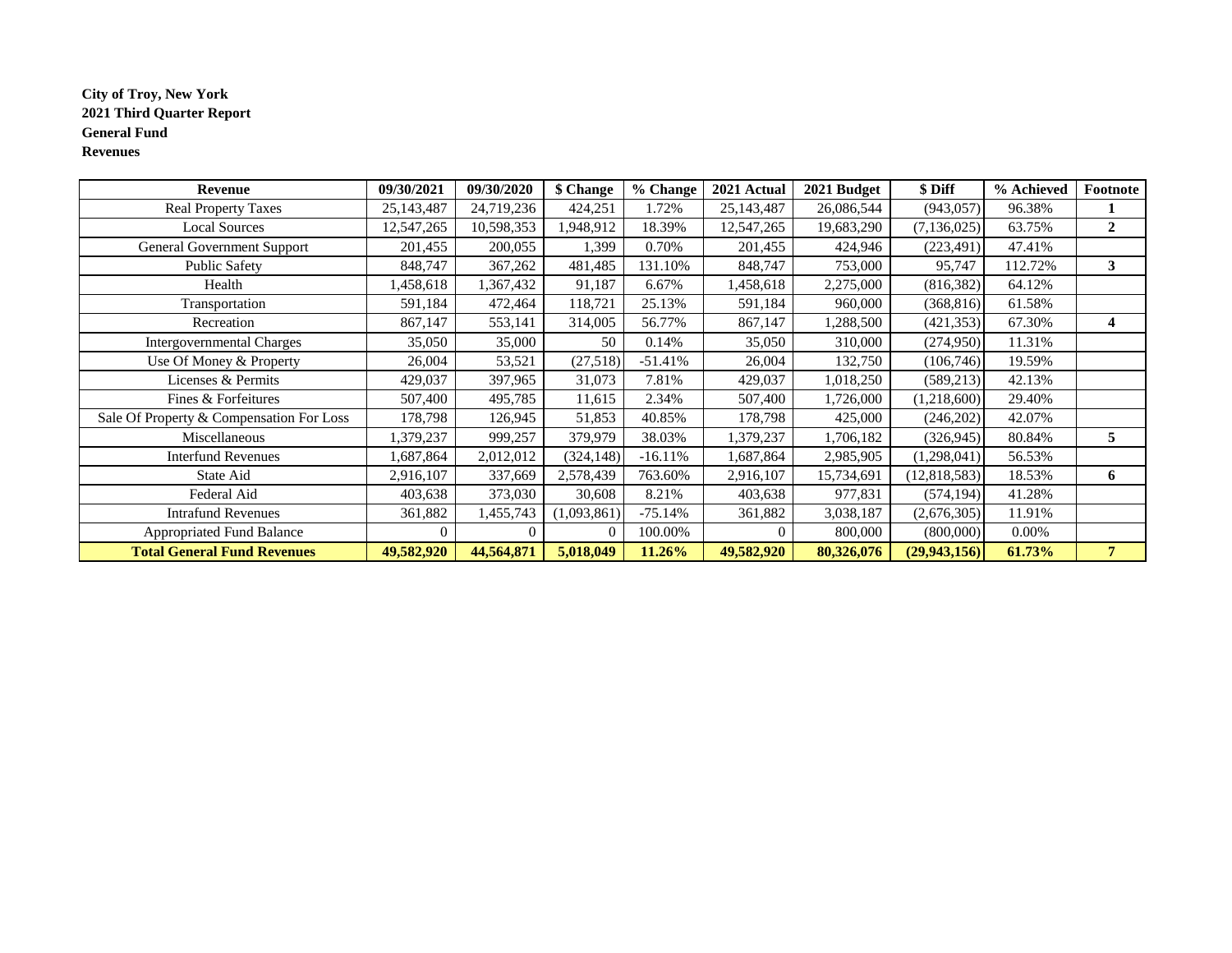## **1. Real Property Taxes**

Property tax collections through the end of the third quarter have been very strong in comparison to the total 2021 tax levy, with 96.50% of first and second installments collected. The collection trend is consistent as well with what we have been seeing over the course of the last several years.

# **2. Local Sources**

The revenues categorized as Local Sources, totaling 12,547,265 at the end of the third quarter, have increased by 13.26% from the six month total of 2020. This increase is principally caused by increased sales tax revenues

# **3. Public Safety**

Similar to the footnote in the expenditures section, the increase in this category comes from the budgeting of and revenue recognition of charges for emergency demolitions paid for by property owners. Also, fees from vacant buildings have increased from the nine month total of 2020 by approximately \$60,000, totaling in 2021 \$388,024.

## **4. Recreation**

The nine month revenue total was \$867,147, which is an increase of \$314,005 from the third quarter results of 2020. The increase is due to the popularity of the Frear Park Golf Course and also opening earlier in 2021. The course was delayed in opening last year as a result of the pandemic.

Actual revenues equate to 67.30% of the total 2021 budget, caused by the wet spring and summer months resulting the course being closed more than usual. As noted at the General Services budget hearing this is the most the course has ever been closed due to rain in the last ten years.

## **5. Miscellaneous**

This revenue category has increased significantly year over year principally from the reimbursement from HBO for overtime related costs due to the filming in downtown Troy during the second quarter.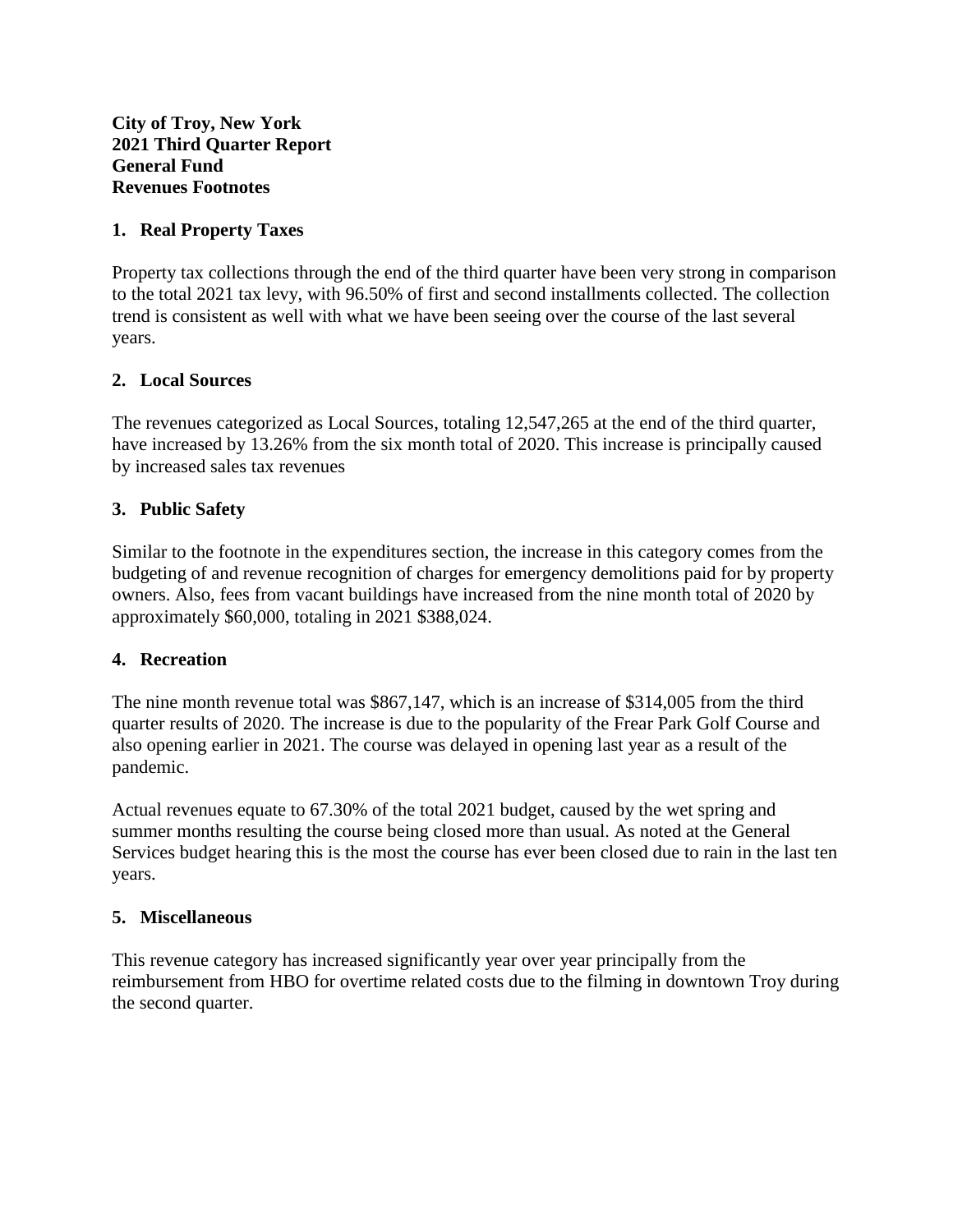### **6. State Aid**

The City has recognized the payment from New York State in the 2021 fiscal year of the 20% withheld in the prior year fiscal year as a result of the pandemic. The 2021 payment of state aid will be received in the fourth quarter of this fiscal year as done historically.

There is a decrease in this category along with a low recognition of budgetary revenues driven by the lag in processing of fines and violations from the court due to the impact of the Covid-19 pandemic.

## **7. Total General Fund Revenues**

Total revenues in the General Fund at the end of the third quarter were \$49,582,920 or 61.73% of the total amount budgeted for. The increase from the nine month total of 2020 was 11.266%, or approximately \$5,000,000.

From a budget perspective there will be a significant amount of revenues recognized in the fourth quarter as two quarters of sales tax receipts and state aid will be recognized. The increase from the prior is directly caused by the increase in sales tax in the current year and the release of the withheld state aid.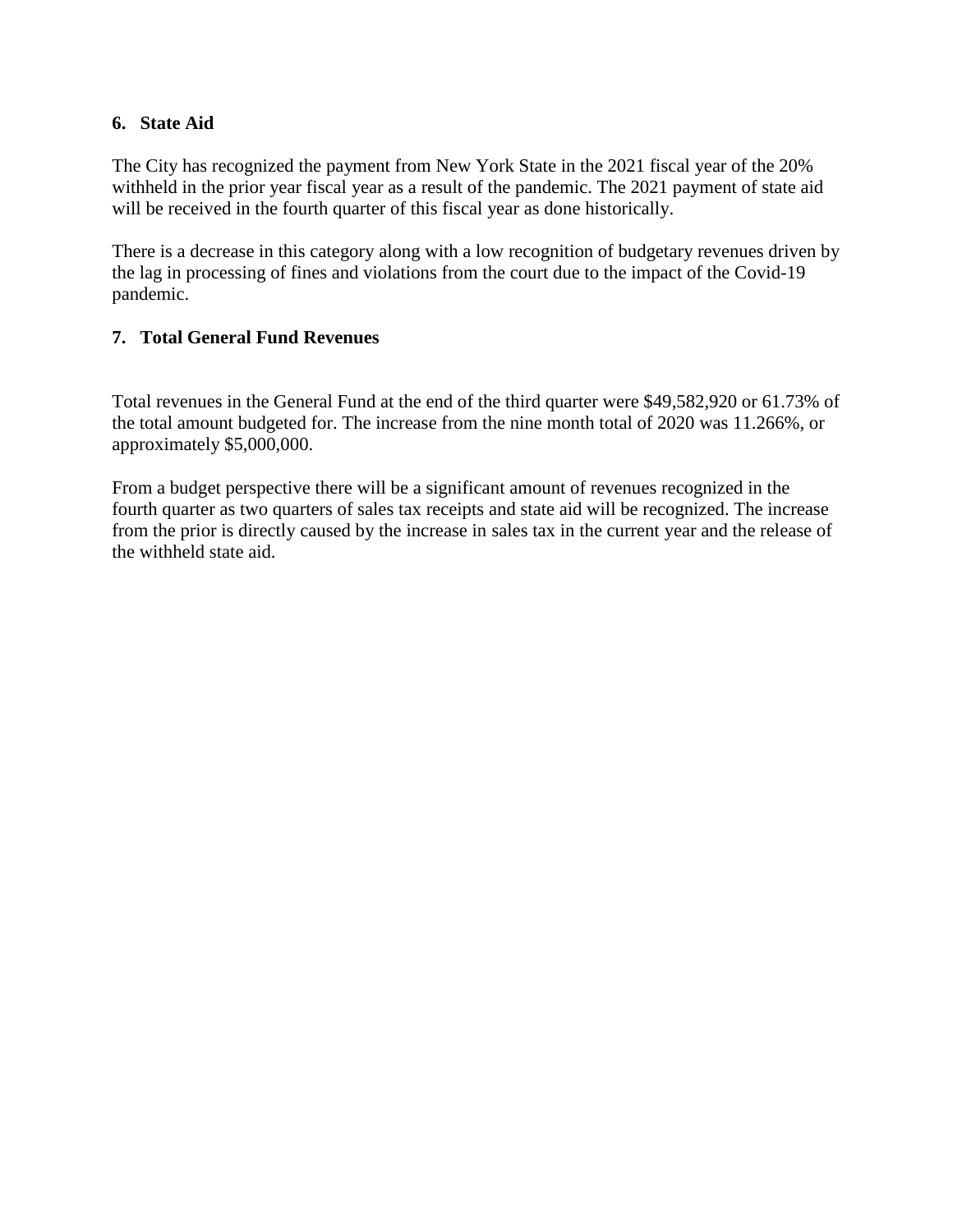#### **City of Troy, New York 2021 Third Quarter Report General Fund Expenditures**

| <b>Expenditure</b>                       | 09/30/2021                 | 09/30/2020           | \$ Change              | % Change              | 2021 Actual                | 2021 Budget             | \$ Rem               | % Expended       | Footnote         |
|------------------------------------------|----------------------------|----------------------|------------------------|-----------------------|----------------------------|-------------------------|----------------------|------------------|------------------|
| <b>Code 1 - Salaries</b>                 |                            |                      |                        |                       |                            |                         |                      |                  |                  |
| <b>Permanent Salaries</b>                | 17,509,204                 | 16,594,415           | 914.790                | 5.51%                 | 17,509,204                 | 25,317,612              | 7,808,408            | 69.16%           | 1                |
| <b>Temporary Salaries</b>                | 409,333                    | 278,665              | 130,668                | 46.89%                | 409,333                    | 727,453                 | 318,120              | 56.27%           | $\mathbf 2$      |
| Overtime                                 | 208,056                    | 153,253              | 54,803                 | 35.76%                | 208,056                    | 237,557                 | 29,501               | 87.58%           | 3                |
| Overtime - Snow Plowing                  | 130,406                    | 68,723               | 61,682                 | 89.75%                | 130,406                    | 175,000                 | 44,594               | 74.52%           |                  |
| Overtime - Police                        | 982,025                    | 936,724              | 45,301                 | 4.84%                 | 982,025                    | 1,484,234               | 502,209              | 66.16%           | $\boldsymbol{4}$ |
| Overtime - Fire                          | 1,115,116                  | 784,217              | 330,899                | 42.19%                | 1,115,116                  | 1,435,788               | 320,671              | 77.67%           | 5                |
| Overtime - Public Safety Grants          | 76,101                     | 378,538              | (302, 437)             | $-79.90%$             | 76,101                     | 146,631                 | 70,530               | 51.90%           | 6                |
| Misc. Other                              | 941,958                    | 810,212              | 131,746                | 16.26%                | 941,958                    | 2,523,615               | 1,581,657            | 37.33%           |                  |
| <b>Total Code 1</b>                      | 21,372,199                 | 20,004,747           | 1,367,452              | 6.84%                 | 21,372,199                 | 32,047,890              | 10,675,691           | 66.69%           |                  |
|                                          |                            |                      |                        |                       |                            |                         |                      |                  |                  |
| <b>Code 2 - Fixed Assets</b>             | 928,090                    | 139,299              | 788,792                | 566.26%               | 928,090                    | 1,072,261               | 144,170              | 86.55%           | 7                |
| Code 3 - Materials & Supplies            | 1,543,826                  | 1,360,769            | 183.058                | 13.45%                | 1,543,826                  | 2,842,298               | 1,298,472            | 54.32%           | 8                |
|                                          |                            |                      |                        |                       |                            |                         |                      |                  |                  |
| <b>Code 4 - Contractual Services</b>     |                            |                      |                        |                       |                            |                         |                      |                  |                  |
| Utilities                                | 1,607,619                  | 1,249,832            | 357,787                | 28.63%                | 1,607,619                  | 1,828,750               | 221,131              | 87.91%           |                  |
| Postage                                  | 25,409                     | 29,386               | (3,977)                | $-13.53%$             | 25,409                     | 62,823                  | 37,414               | 40.45%           |                  |
| Printing & Advertising                   | 30,711                     | 26,790               | 3,921                  | 14.64%                | 30,711                     | 75,051                  | 44,340               | 40.92%           |                  |
| Repairs & Rentals                        | 760,478                    | 716,281              | 44,197                 | 6.17%                 | 760,478                    | 1,130,015               | 369,537              | 67.30%           |                  |
| Insurance                                | 501,624                    | 398,844              | 102,780                | 25.77%                | 501,624                    | 518,228                 | 16,604               | 96.80%           |                  |
| Dues                                     | 28,150                     | 22,992               | 5,159                  | 22.44%                | 28,150                     | 53,499                  | 25,349               | 52.62%           |                  |
| <b>Consultant Services</b>               | 2,010,653                  | 1,702,180            | 308,473                | 18.12%                | 2,010,653                  | 3,368,263               | 1,357,610            | 59.69%           | $\boldsymbol{9}$ |
| Training                                 | 109,340                    | 77,057               | 32,283                 | 41.89%                | 109,340                    | 250,103                 | 140,762              | 43.72%           |                  |
| Travel                                   | 13,123                     | 6,179                | 6,944                  | 112.39%               | 13,123                     | 47,852                  | 34,729               | 27.42%           |                  |
| Judgments & Claims                       | 2,997                      | 4,222                | (1,225)                | $-29.02%$             | 2,997                      | 250,000                 | 247,003              | 1.20%            |                  |
| Contingencies - Operating                | $\mathbf{0}$               | $\overline{0}$       | $\overline{0}$         |                       | $\mathbf{0}$               | 690,159                 | 690,159              | 0.00%            |                  |
| Uniforms                                 | 111,786                    | 117,891              | (6,105)                | $-5.18%$              | 111,786                    | 325,672                 | 213,886              | 34.32%           |                  |
| <b>Medical Expenses</b>                  | 48,166                     | 31,577               | 16,589                 | 52.53%                | 48,166                     | 70,555                  | 22,389               | 68.27%           |                  |
| Misc. Other                              | 2,522                      | 2,542                | (20)                   | $-0.79%$              | 2,522                      | 13,500                  | 10,978               | 18.68%           |                  |
| <b>Total Code 4</b>                      | 5,252,579                  | 4,385,773            | 866,806                | 19.76%                | 5,252,579                  | 8,684,470               | 3,431,891            | 60.48%           |                  |
| Code 6/7 - Debt Service                  | 8,573,407                  | 8,690,675            | (117, 268)             | $-1.35%$              | 8,573,407                  | 8,688,419               | 115,012              | 98.68%           |                  |
|                                          |                            |                      |                        |                       |                            |                         |                      |                  |                  |
| Code 8 - Benefits                        | 571,488                    | $\overline{0}$       | 571,488                | 100.00%               |                            |                         | 8,529,685            | 6.28%            |                  |
| Pension<br>Health Insurance              | 9,182,630                  | 8,283,557            | 899,073                | 10.85%                | 571,488<br>9,182,630       | 9,101,173<br>12,727,166 | 3,544,536            | 72.15%           | 10<br>11         |
|                                          |                            |                      |                        |                       |                            |                         |                      |                  |                  |
| Dental Insurance                         | 379,003                    | 309,389              | 69,614                 | 22.50%                | 379,003                    | 559,295                 | 180,292              | 67.76%           | 11               |
| Social Security<br>Worker's Compensation | 1,554,105<br>230,468       | 1,460,324<br>286,483 | 93,782<br>(56, 015)    | 6.42%<br>$-19.55%$    | 1,554,105<br>230,468       | 2,424,483<br>400,000    | 870,378<br>169,532   | 64.10%<br>57.62% |                  |
|                                          |                            |                      |                        |                       |                            |                         |                      |                  |                  |
| Unemployment Insurance                   | $\mathbf{0}$<br>11,917,694 | 57,388<br>10,397,141 | (57, 388)<br>1,520,553 | $-100.00\%$<br>14.62% | $\mathbf{0}$<br>11,917,694 | 90,000                  | 90,000<br>13,384,423 | 0.00%<br>47.10%  |                  |
| <b>Total Code 8</b>                      |                            |                      |                        |                       |                            | 25,302,117              |                      |                  |                  |
| <b>Code 9 - Interfund Transfers</b>      | 492,797                    | 217,861              | 274,935                | 126.20%               | 492,797                    | 1,203,812               | 711,016              | 40.94%           | 12               |
| <b>Total General Fund Expenses</b>       | 50,080,593                 | 45,196,265           | 4,884,328              | 10.81%                | 50,080,593                 | 79,841,267              | 29,760,674           | 62.73%           | 13               |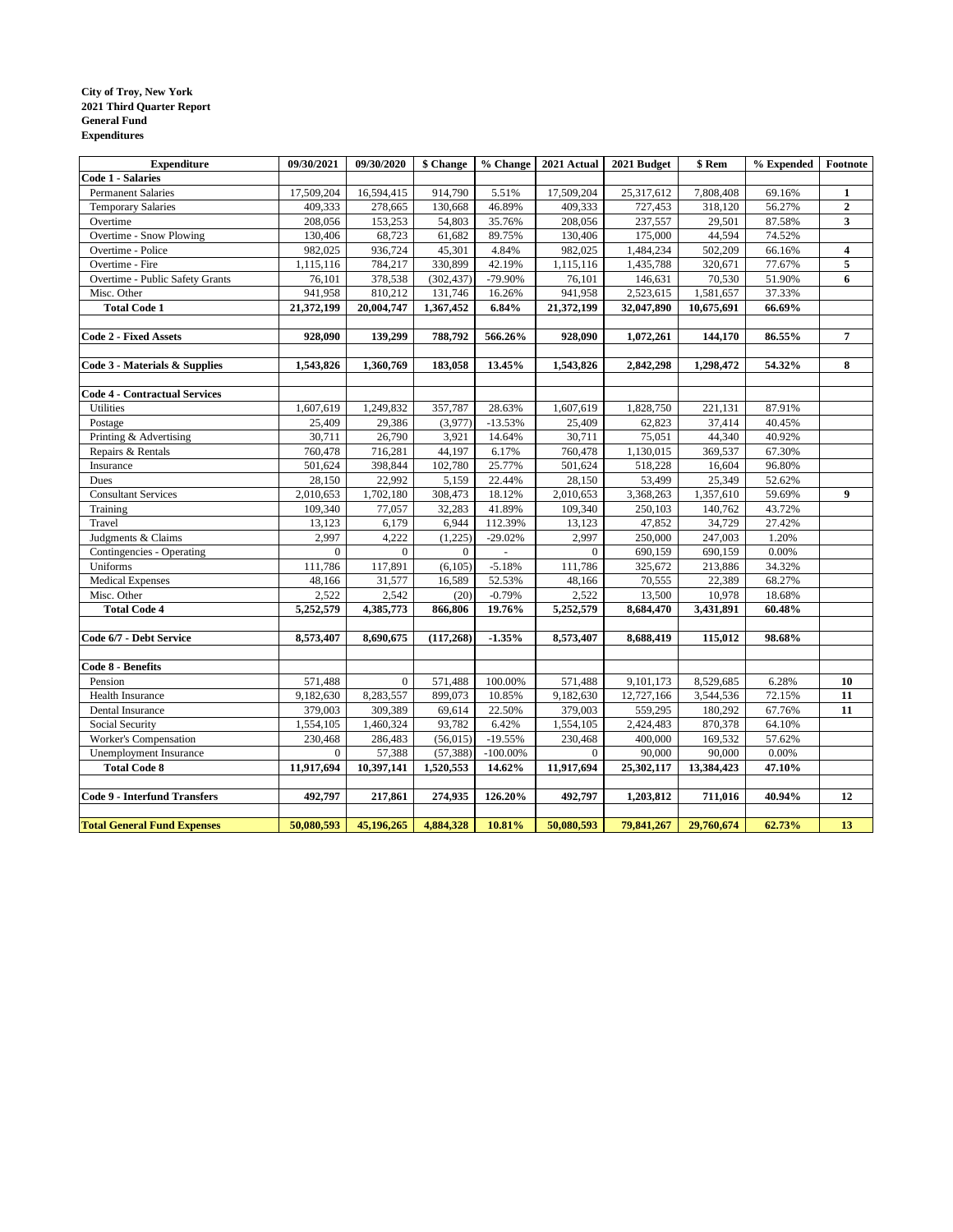## **1. Permanent Salaries**

Permanent Salaries totaled \$17,509,204 through the first three quarters of the current fiscal year, which is 69.16% of the total 2021 budget. The increase of \$914,790, or 5.51%, from the nine month total of 2020 is attributable to the number of contract agreements that have occurred in the 2021 fiscal year.

## **2. Temporary Salaries**

The increase in Temporary Salaries when comparing 2021 to 2020 over the first nine months is due to the lack of seasonal hires made by the City in the prior fiscal year due to the Covid-19 pandemic.

## **3. Overtime**

Overtime totaled \$208,056 at the end of the third quarter in 2021 with 87.58% of the budget expended to date. Certainly as previously noted the costs of the HBO filming in downtown Troy has played a role in the total cost but also the number of incidents that required overtime from various departments within General Services in the summer months played a large role in the total cost to date.

### **4. Overtime – Police**

Police overtime totaled \$982,025 at the end of the 2021 third quarter and equates to 66.16% of the total amount budgeted for in 2021. In comparison to the nine month total of 2020, the total 2021 cost has increased by \$45,301 or 4.84%. The cause for this increase is attributable to:

- **a.** The numerous vacancies within the department throughout the 2021 fiscal year and there have also been new hires in the Police Academy in the year. When a new hire is in the academy there is still an overtime cost from the vacancy that the new hire fills until the point in time the new hire is on patrol and has been completed training in full.
- **b.** There was a contractual increase in 2021 based on the City's contract with the PBA that increased the overtime rate from that of 2020.

## **5. Overtime – Fire**

Fire overtime totaled \$1,115,116 through the first nine months of the current fiscal year, equating to 77.67% of the total adjusted budget. The costs have also increased by \$330,899 when compared to the prior year nine month total, or 42.19%. The following are reasons for the increase: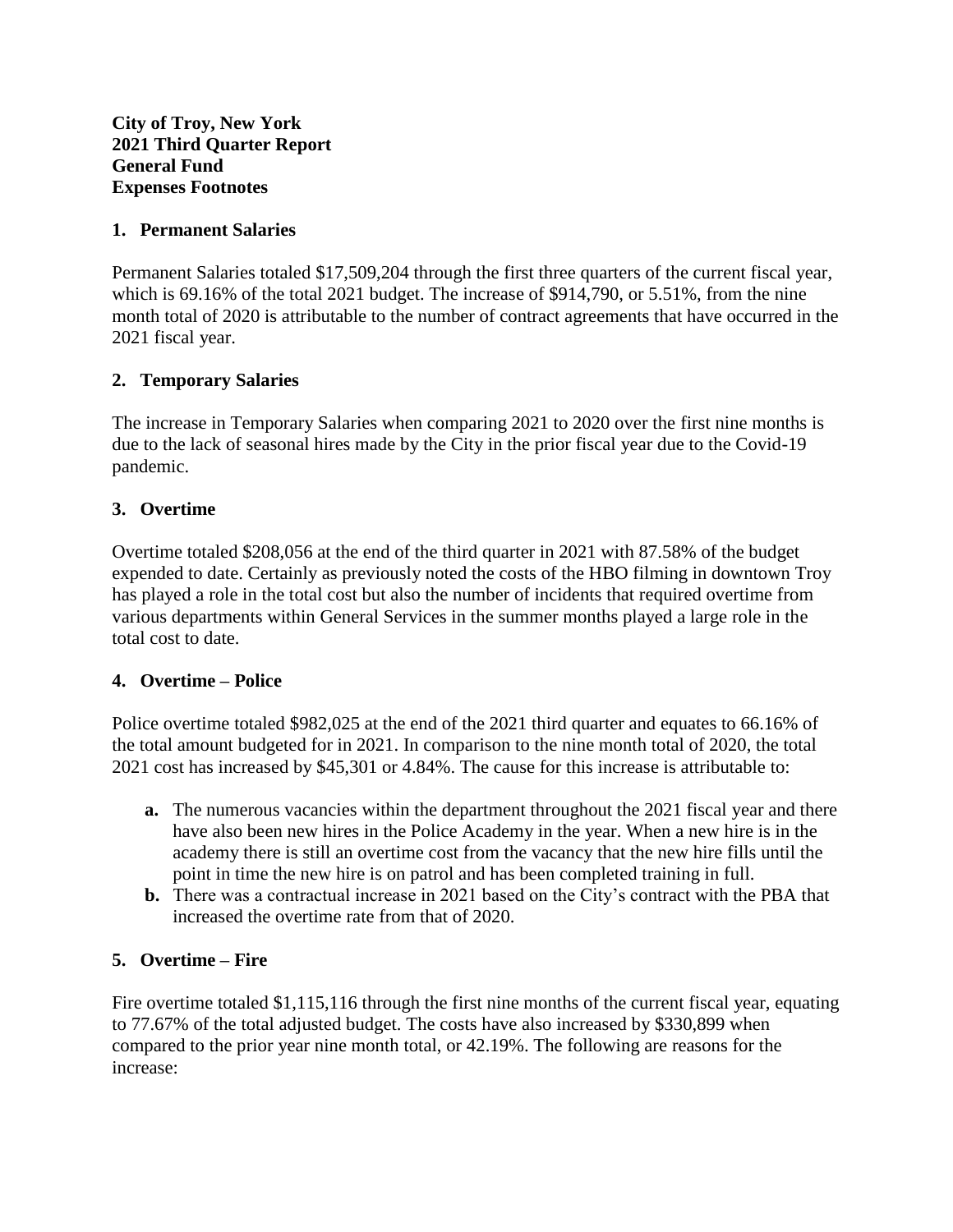- **a.** There have been a significant number of vacancies within the department in 2021 in total and when compared to 2020.
- **b.** There was a contractual increase in 2021 based on the City's contract with the UFA that increased the overtime rate from that of 2020.

## **6. Overtime – Public Safety Grants**

The City had received grants in 2020 as a result of the pandemic within public safety departments causing the variance year to year.

## **7. Fixed Assets**

In 2021 the City changed how it recognizes and accounts for the building demolitions that are reimbursed which there are corresponding revenues for these expenses. Also, the Fire Department has received grants for equipment in the current fiscal year and these are also offset by revenues.

## **8. Materials & Supplies**

The total cost for Materials & Supplies is \$1,543,826 as of September 30, 2021, equating to 54.32% of the total 2021 budget.

The increase from 2020 to 2021 of 13.45% is primarily caused by:

- **a.** The increased purchase of salt caused by the winter conditions experienced in 2021
- **b.** The cost of the City's body worn cameras for the Police Department

It is anticipated that this category will increase materially in the fourth quarter as departments pay their final invoices for 2021.

### **9. Consultant Services**

Consultant Services totaled \$2,010,653 at the end of the third quarter, which is 59.69% of the total 2021 budget. In comparison, however, to the nine month total of 2020, costs have increased by 18.12% due to:

- **a.** Timing of when invoices have been processed and paid
- **b.** An increase in the City's 911 contract with the County
- **c.** Third party services for tree removal
- **d.** Payments to Siemens for the maintenance agreements of the completed portions of the current Energy Performance Contract
- **e.** Marina costs in 2021 fiscal year that did not exist in the prior fiscal year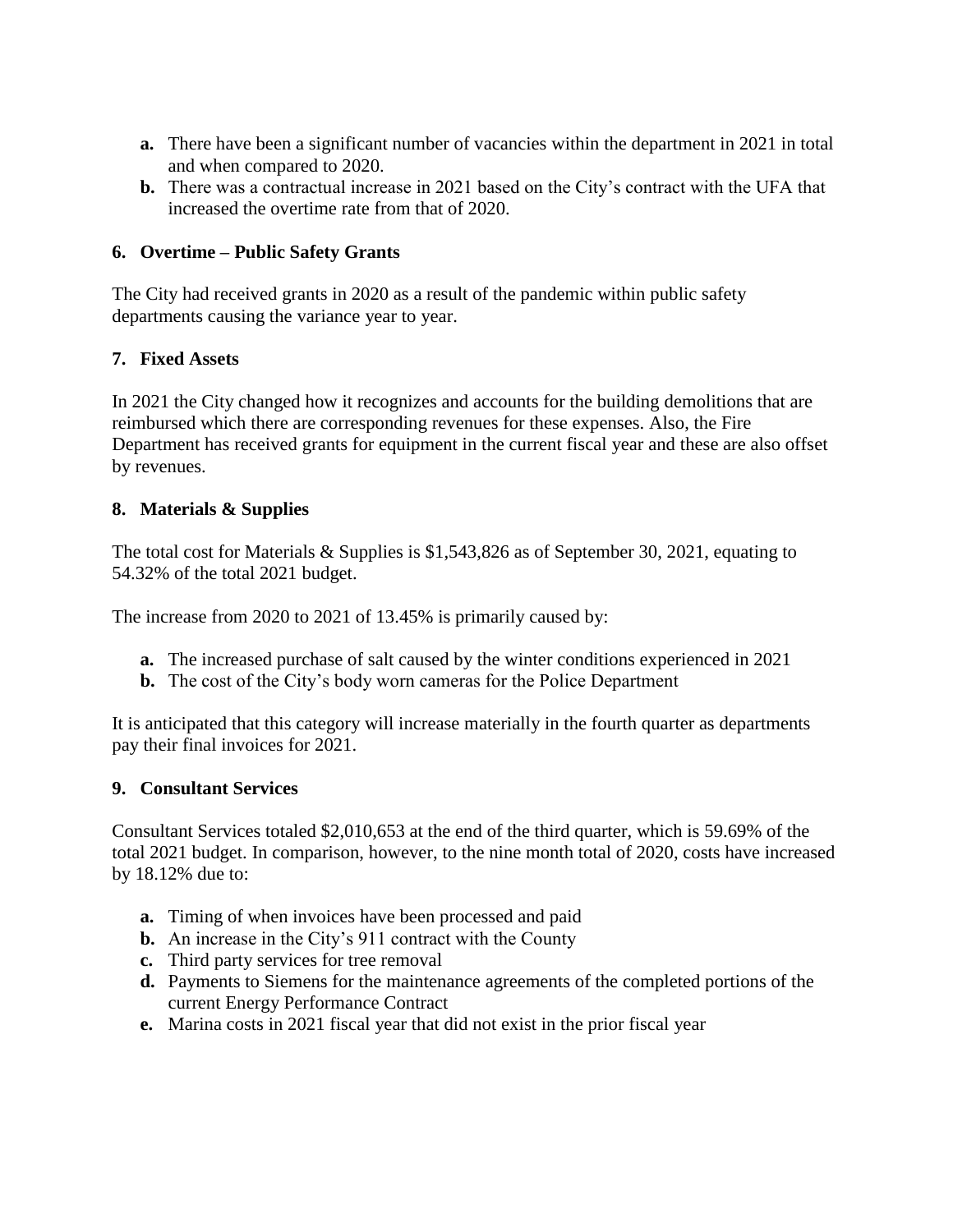## **10. Pension**

The Pension costs recognized through represent the cost of the first two (of three) pension loan prepayments made in the 2021 fiscal year.

## **11. Health Insurance / Dental Insurance**

Both Health Insurance and Dental Insurance have seen considerable cost increases in the 2021 fiscal year over 2020. The cost increases are coming from the City's self-insured plan for the non-Medicare eligible population. Costs are being monitored on a weekly basis as invoices are received within the City Comptroller's Office however, given the self-insured structure, it is unknown what direction costs will go over the remaining three months.

## **12. Interfund Transfers**

The increase in this category comes from the increased transfer to the Garbage Fund as approved in the 2021 budget and in 2020 there was a decrease recognized from prior transfers as a reaction to the Covid-19 pandemic.

## **13. Total General Fund Expenses**

The nine month total expenses in the General Fund were \$50,080,593 or 62.73% of the total amount budgeted. The total actual expenses have increased by 10.81% from year to year.

As is the case with the revenues in the General Fund the financial impact of the Covid-19 pandemic bears an impact on comparing 2020 to 2021 as this is variation caused from reduced spending in the 2020 fiscal year.

With that being said, spending to date is fairly consistent with what was expected from a budget perspective within the General Fund. Expenses have been and will continue to be monitored closely throughout the remainder of the 2021 fiscal year particularly within health insurance given the volatility that has been experienced throughout the 2021 fiscal year thus far.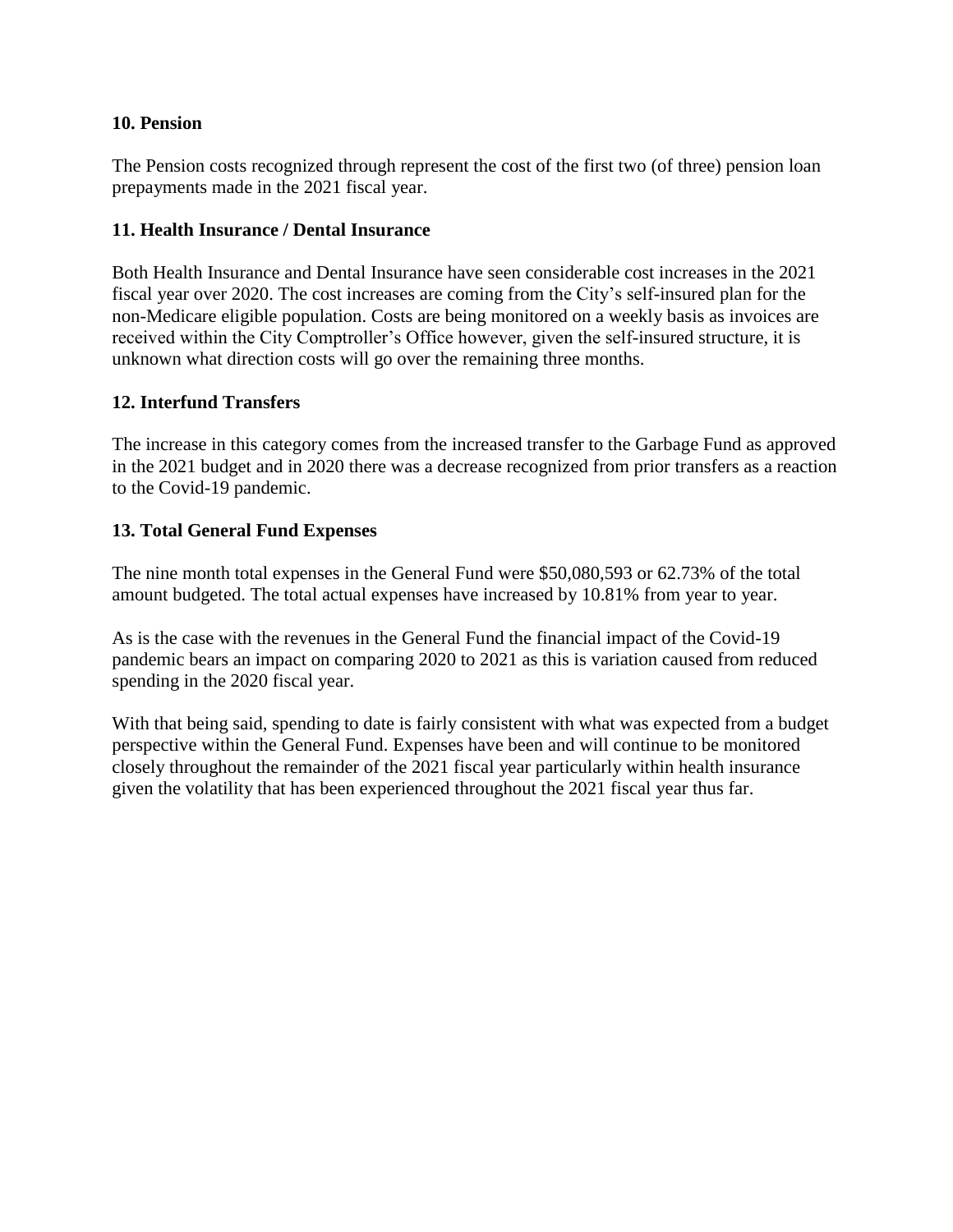# **City of Troy, New York 2021 Third Quarter Report General Fund Recap of Results**

| <b>Description</b>        | 2021       | 2020       | <b>Difference</b> |
|---------------------------|------------|------------|-------------------|
|                           |            |            |                   |
| <b>Total Revenues</b>     | 49,582,920 | 44,564,871 | 5,018,049         |
|                           |            |            |                   |
| <b>Total Expenditures</b> | 50,080,593 | 45,196,265 | 4,884,328         |
|                           |            |            |                   |
| <b>Surplus (Deficit)</b>  | (497, 673) | (631,393)  | 133,720           |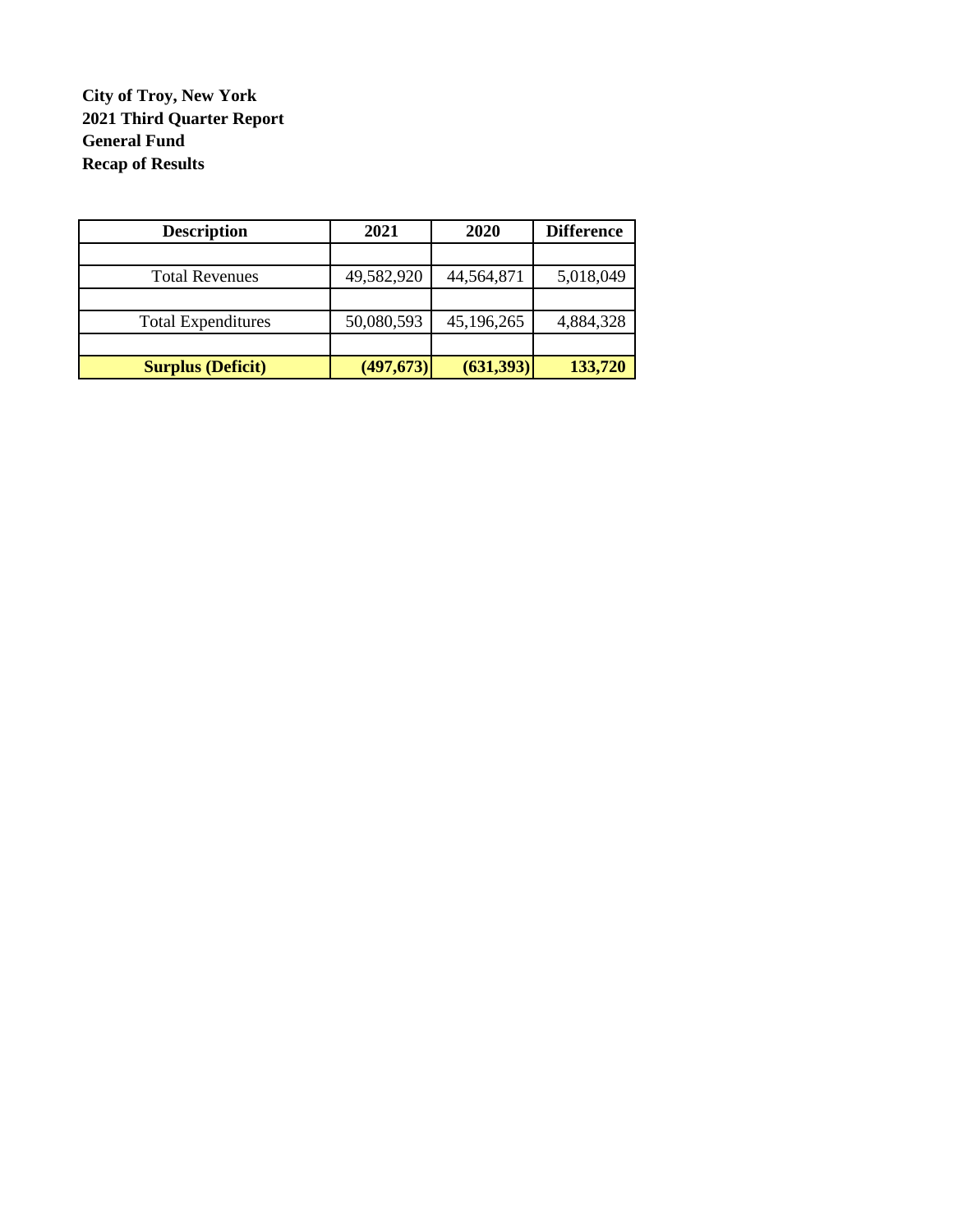## **City of Troy, New York 2021 Third Quarter Report General Fund Recap**

The deficit in the General Fund at the end of the third quarter was \$497,673, which is consistent with that of prior years. The seasonality impact of revenue and expenditure recognition within the General Fund plays a large part in the nine month results.

The City has used the one-time revenue of the released AIM for primarily one-time expenditures (such as paying down the pension deferral loans) and amending the reserve appropriation out of the 2021 budget.

While the City has completed nine months of the current fiscal year it would be speculative to assess where the General Fund will end the fiscal year; however, the results are consistent with historical nine month results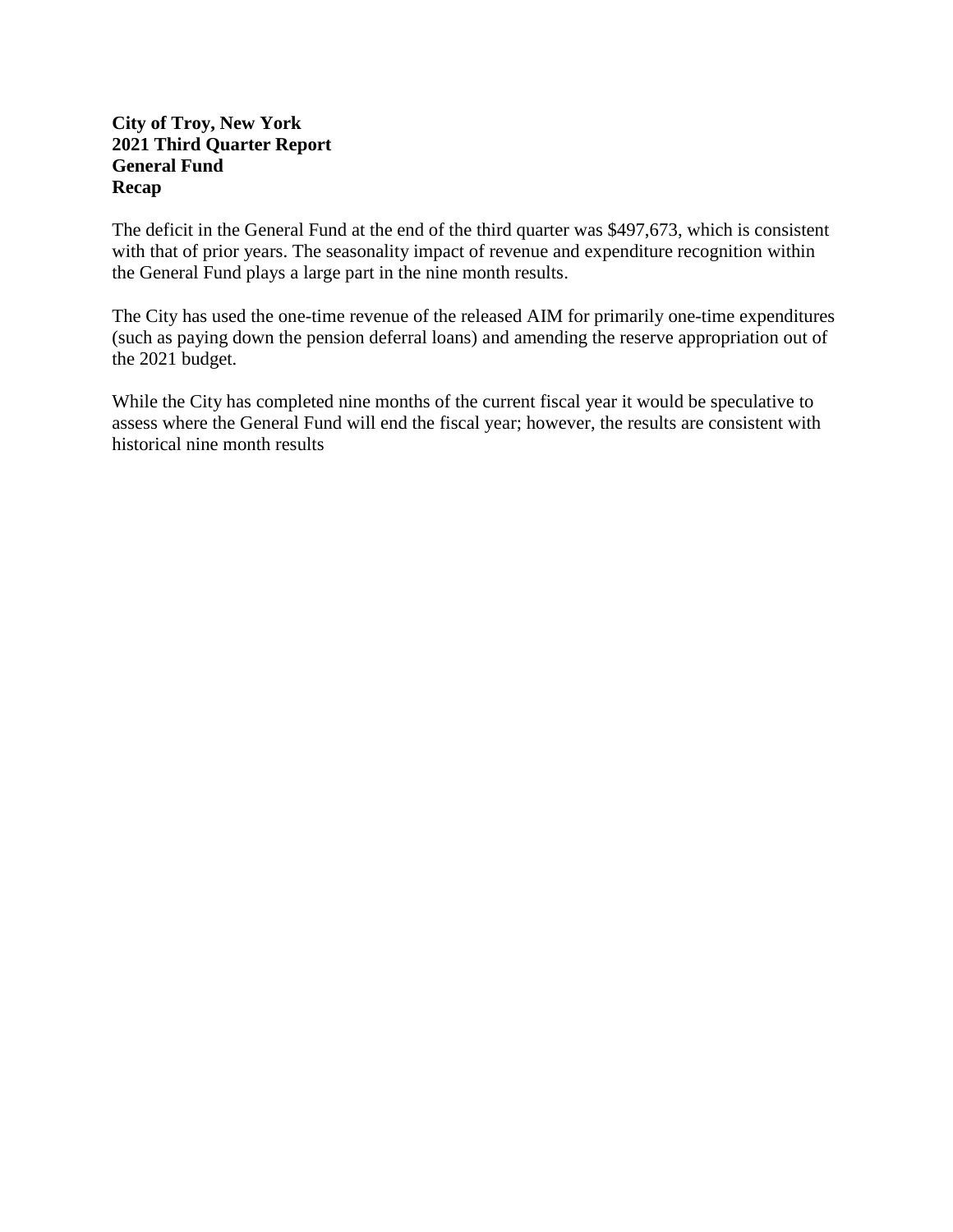### **City of Troy, New York 2021 Third Quarter Report Garbage Fund Revenues**

| <b>Revenue</b>          | 09/30/2021 | 09/30/2020 | \$ Change | % Change  | 2021 Actual | 2021 Budget | \$ Diff    | % Achieved | Footnote |
|-------------------------|------------|------------|-----------|-----------|-------------|-------------|------------|------------|----------|
| Departmental Income     | 3,299,708  | 3,260,769  | 38,940    | 1.19%     | 3,299,708   | 3,628,940   | (329, 232) | 90.93%     |          |
| Use Of Money & Property | 35.143     | 75.443     | (40,300)  | $-53.42%$ | 35,143      | 130,000     | (94, 857)  | 27.03%     |          |
| Permits                 | 20,600     |            | 20,600    | 100.00%   | 20,600      | 32,500      | (11,900)   | 63.38%     |          |
| Miscellaneous           | 70,281     | 33,870     | 36.410    | 107.50%   | 70,281      | 64.692      | 5.589      | 108.64%    |          |
| State Aid               |            |            |           |           |             | 108.501     | (108, 501) | 0.00%      |          |
| Interfund Transfers     | 501.454    | 381,725    | 119,728   | 31.37%    | 501,454     | 666,719     | (165, 266) | 75.21%     |          |
| <b>Total</b>            | 3,927,185  | 3,751,807  | 175,378   | 4.67%     | 3,927,185   | 4,631,352   | (704, 167) | 84.80%     |          |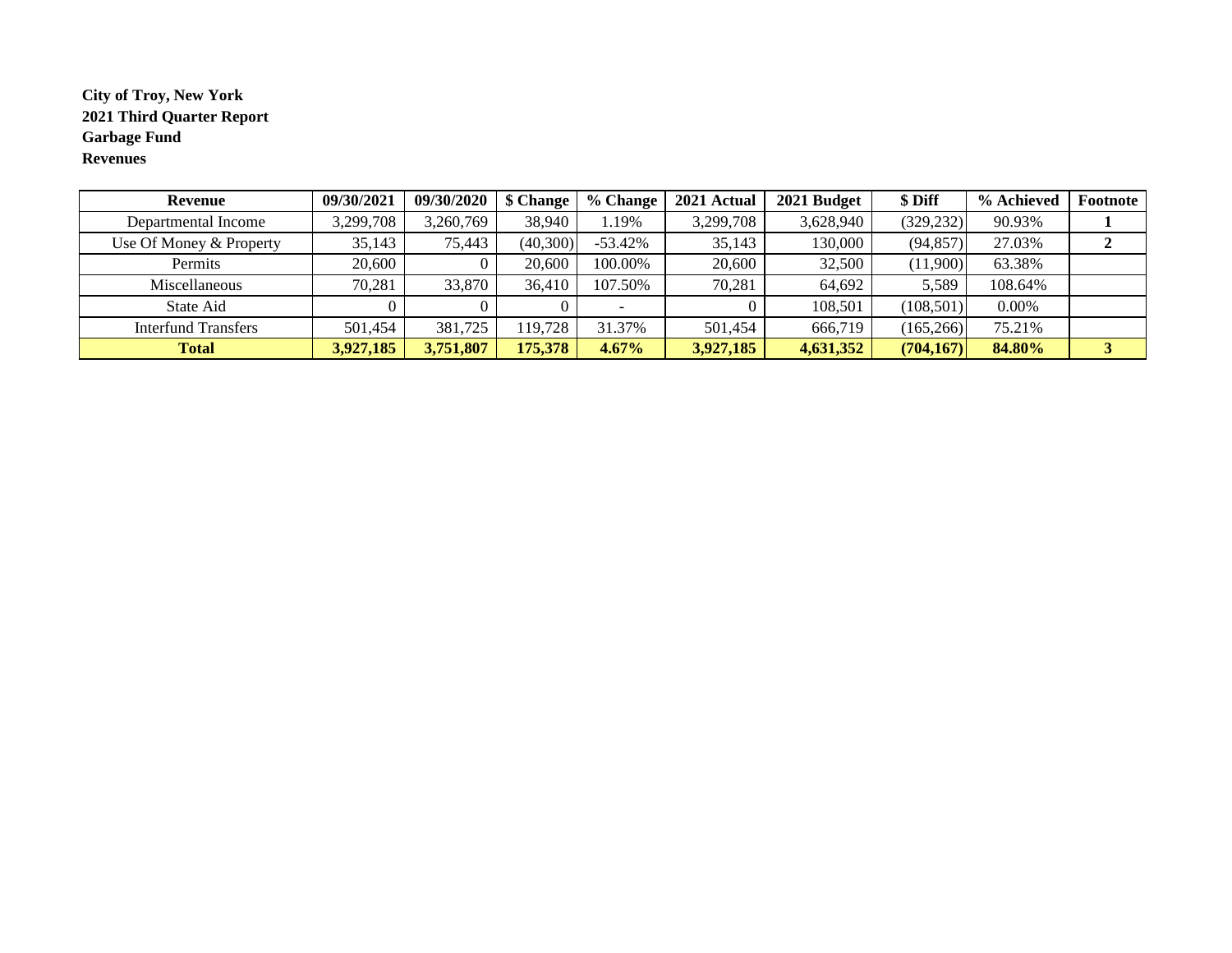## **1. Departmental Income**

Departmental income totaled \$3,299,708 at the end of the third quarter in the current fiscal year, which represents 90.93% of the total 2021 budget. This is an increase of 1.19% from the 2020 nine month total, or approximately \$39,000.. Revenues in the Garbage Fund are recognized as they are billed not as they are collected (similar to the Water and Sewer Funds). Unpaid bills are relevied to the subsequent year's property tax bill and the General Fund pays the Garbage Fund the total relevy regardless if the relevy is paid or not.

As has been discussed throughout the fiscal year the number of adjustments pertaining to the per unit garbage fee have increased substantially in the current fiscal year primarily due to a rise in private collection.

Actual collections have increased from the end of the second quarter to the end of the third quarter when comparing 2021 to 2020. As of September 30, 2021 the total amount of unpaid first and second installments was 31.23% which is nearly identical to the percent outstanding in the 2020 fiscal year. The City Comptroller's Office intends to send out delinquent notices for all unpaid bills in the first week of November in an effort to receive payment(s) in the current fiscal year. As noted above, unpaid bills will be relevied on to the 2022 property tax bill(s).

## **2. Use of Money & Property**

Penalty charges for unpaid bills are classified under this category. As the due date for the first installment of the garbage fee was extended until June  $30<sup>th</sup>$  it has created a decrease in the penalty charge revenue account and is the decrease is shown on the report.

## **3. Total Garbage Fund Revenues**

Total Garbage Fund revenues were \$3,927,185 at the end of the third quarter which is 84.80% of the total 2021 budgeted revenues and an increase of 4.67% over 2020.

While revenues have increased, due to the increase in the 2021 per unit garbage fee, it is hopeful that in the month of November the City will see increased actual cash collections of outstanding bills as opposed to having a large dollar amount relevied.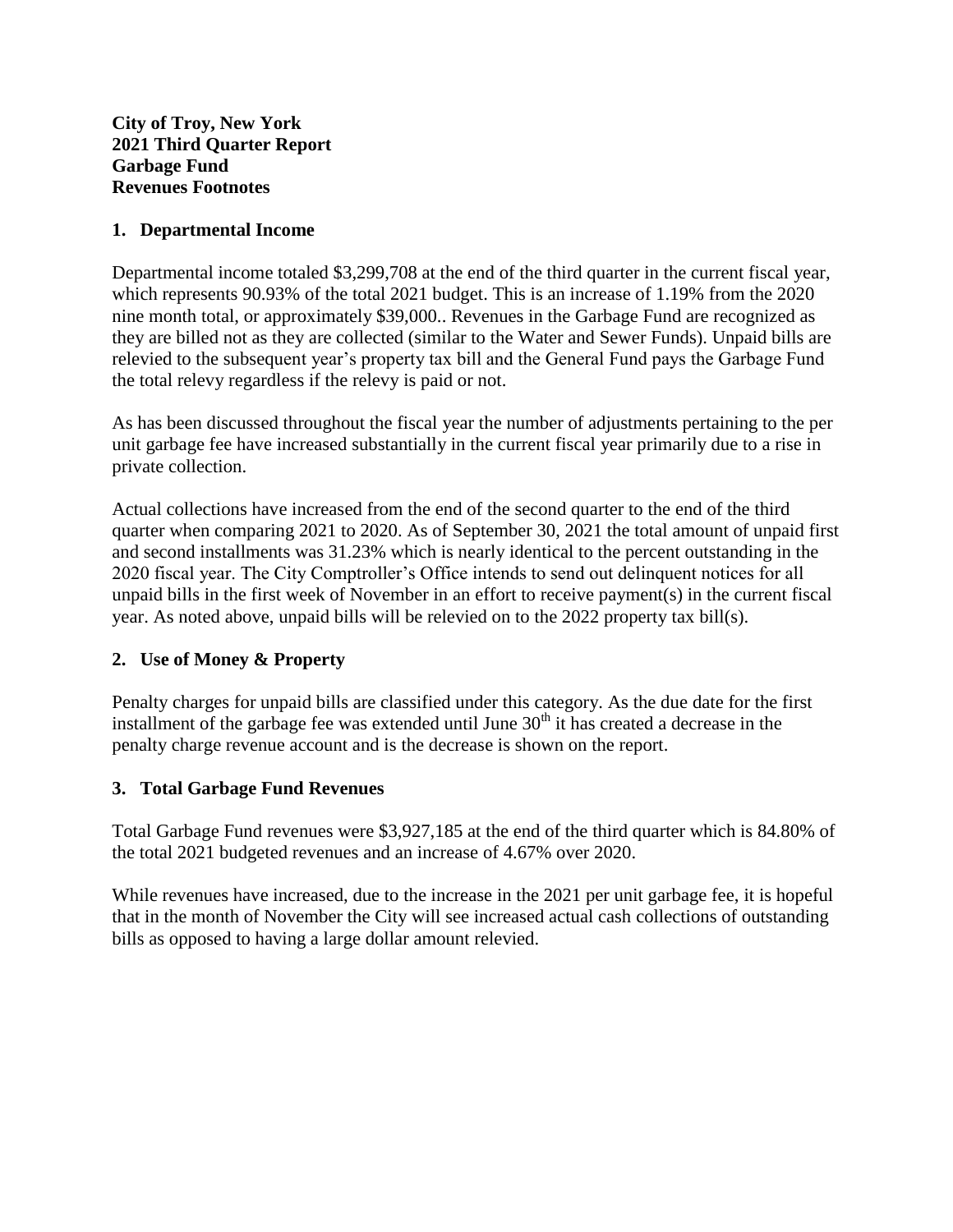#### **City of Troy, New York 2021 Third Quarter Report Garbage Fund Expenditures**

| <b>Expenditure</b>                   | 09/30/2021   | 09/30/2020 | \$ Change | % Change                 | 2021 Actual  | 2021 Budget | \$ Rem       | % Expended | Footnote     |
|--------------------------------------|--------------|------------|-----------|--------------------------|--------------|-------------|--------------|------------|--------------|
| <b>Code 1 - Salaries</b>             |              |            |           |                          |              |             |              |            |              |
| <b>Permanent Salaries</b>            | 968,855      | 967,581    | 1,274     | 0.13%                    | 968,855      | 1,628,477   | 659,622      | 59.49%     | 1            |
| <b>Temporary Salaries</b>            | 12,889       | 3,410      | 9,479     | 100.00%                  | 12,889       | $\Omega$    | (12, 889)    | 100.00%    |              |
| Overtime                             | 71,641       | 47,930     | 23,711    | 49.47%                   | 71,641       | 60,932      | (10,709)     | 117.58%    | $\mathbf{2}$ |
| Misc. Other                          | 15,165       | 14.033     | 1,132     | 8.07%                    | 15,165       | 37,600      | 22,435       | 40.33%     |              |
| <b>Total Code 1</b>                  | 1,068,551    | 1,032,955  | 35,596    | 3.45%                    | 1,068,551    | 1,727,009   | 658,458      | 61.87%     |              |
|                                      |              |            |           |                          |              |             |              |            |              |
| <b>Code 2 - Fixed Assets</b>         | 2,943        | $\bf{0}$   | 2,943     | 100.00%                  | 2,943        | 14,000      | 11,057       | 21.02%     |              |
|                                      |              |            |           |                          |              |             |              |            |              |
| Code 3 - Materials & Supplies        | 98,686       | 61,236     | 37,449    | 61.16%                   | 98,686       | 119,000     | 20,314       | 82.93%     | 3            |
|                                      |              |            |           |                          |              |             |              |            |              |
| <b>Code 4 - Contractual Services</b> |              |            |           |                          |              |             |              |            |              |
| Postage                              | 4,115        | 955        | 3,161     | 331.16%                  | 4,115        | 5,800       | 1,685        | 70.96%     |              |
| Printing & Advertising               | 4,632        | 1,225      | 3,407     | 278.21%                  | 4,632        | 8,000       | 3,368        | 57.90%     |              |
| <b>Tipping Fees</b>                  | 715,998      | 708,878    | 7,120     | 1.00%                    | 715,998      | 1,015,000   | 299,002      | 70.54%     | 4            |
| Insurance                            | 26,282       | 20,225     | 6,057     | 29.95%                   | 26,282       | 22,012      | (4,270)      | 119.40%    |              |
| <b>Consultant Services</b>           | 91,555       | 46,711     | 44,844    | 96.00%                   | 91,555       | 113,371     | 21,816       | 80.76%     | 5            |
| Training                             | 1,284        | 4,235      | (2,951)   | $-69.68%$                | 1,284        | 12,500      | 11,216       | 10.27%     |              |
| Contingency                          | $\Omega$     | $\Omega$   | $\Omega$  |                          | $\Omega$     | 29,019      | 29,019       | 0.00%      |              |
| Due To Other Funds                   | 388,550      | 383,916    | 4,634     | 1.21%                    | 388,550      | 518,067     | 129,517      | 75.00%     |              |
| <b>Total Code 4</b>                  | 1,232,416    | 1,166,145  | 66,271    | 5.68%                    | 1,232,416    | 1,723,769   | 491,353      | 71.50%     |              |
|                                      |              |            |           |                          |              |             |              |            |              |
| Code 6/7 - Debt Service              | 46,835       | 23,623     | 23,212    | 98.26%                   | 46,835       | 46,835      | $\mathbf{0}$ | 100.00%    |              |
|                                      |              |            |           |                          |              |             |              |            |              |
| Code 8 - Benefits                    |              |            |           |                          |              |             |              |            |              |
| Pension                              | $\mathbf{0}$ | $\Omega$   | $\theta$  | $\overline{\phantom{a}}$ | $\mathbf{0}$ | 280,528     | 280,528      | 0.00%      |              |
| <b>Health Insurance</b>              | 363,192      | 290,012    | 73,180    | 25.23%                   | 363,192      | 524,321     | 161,129      | 69.27%     |              |
| Dental Insurance                     | 19,676       | 13,641     | 6,035     | 44.24%                   | 19,676       | 29,036      | 9,360        | 67.76%     |              |
| Social Security                      | 77,047       | 74,964     | 2,083     | 2.78%                    | 77,047       | 131,854     | 54,807       | 58.43%     |              |
| Worker's Compensation                | 375          | 10,556     | (10, 182) | $-96.45%$                | 375          | 35,000      | 34,625       | 1.07%      |              |
| <b>Total Code 8</b>                  | 460,290      | 389,174    | 71,116    | 18.27%                   | 460,290      | 1,000,739   | 540,449      | 46.00%     |              |
|                                      |              |            |           |                          |              |             |              |            |              |
| <b>Grand Total</b>                   | 2,909,721    | 2,673,134  | 236,587   | 8.85%                    | 2,909,721    | 4,631,352   | 1,721,631    | 62.83%     | 6            |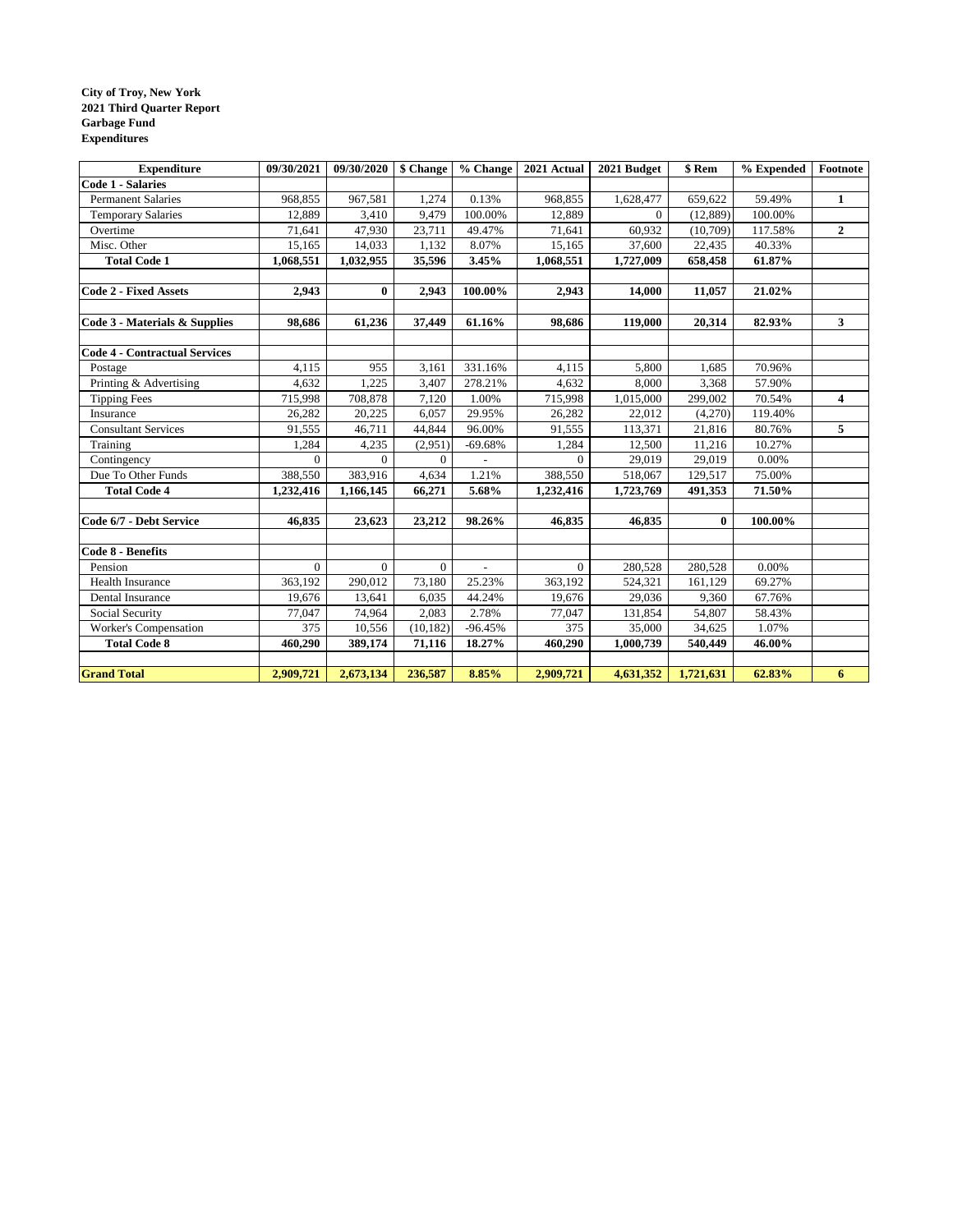**City of Troy, New York 2021 Third Quarter Report Garbage Fund Expenditures Footnotes**

## **1. Permanent Salaries**

Permanent Salaries totaled \$968,855 at the end of the third quarter in the current fiscal year, equaling 59.49% of the total amount budgeted for the fiscal year. This is a slight increase of 0.13% from the nine month total of 2020. The low percentage of budget expended in 2021 is caused by the number of vacancies that have been carried throughout the fund over the course of the first nine months.

## **2. Overtime**

Overtime costs are derived from holiday garbage collection and costs related to the HBO filming in downtown that was reimbursed. A budget amendment was approved by the City Council in October increasing the budgeted total within this category.

## **3. Materials & Supplies**

The total cost of Materials & Supplies were \$98,686 which equates to 82.93% of the total amount budgeted for in 2021. Costs have increased from 2020 due to the increased purchasing of garbage barrels in the current fiscal year and the correct allocation of gas for vehicles as opposed to prior years. As noted in the second quarter report, the City has upgraded the technology used for department's getting gas from the DPW facilities which has yielded increased accuracy in departmental allocations of costs.

## **4. Tipping Fees**

Tipping Fee costs are almost identical to the nine month total of 2020, with the current year amount totaling \$715,998. When comparing the actual amount to the 2021 budgeted amount, 70.54% of expenditures have been recognized in the first three months of the fiscal year. The costs have increased from the second quarter report to the third quarter report when comparing the current and prior fiscal years, caused more than likely by the timing of when invoices are recorded within the Garbage Fund

### **5. Consultant Services**

The increase in this category comes from a reclassification of expenditures from other categories within the Garbage Fund as part of the 2021 budget preparation.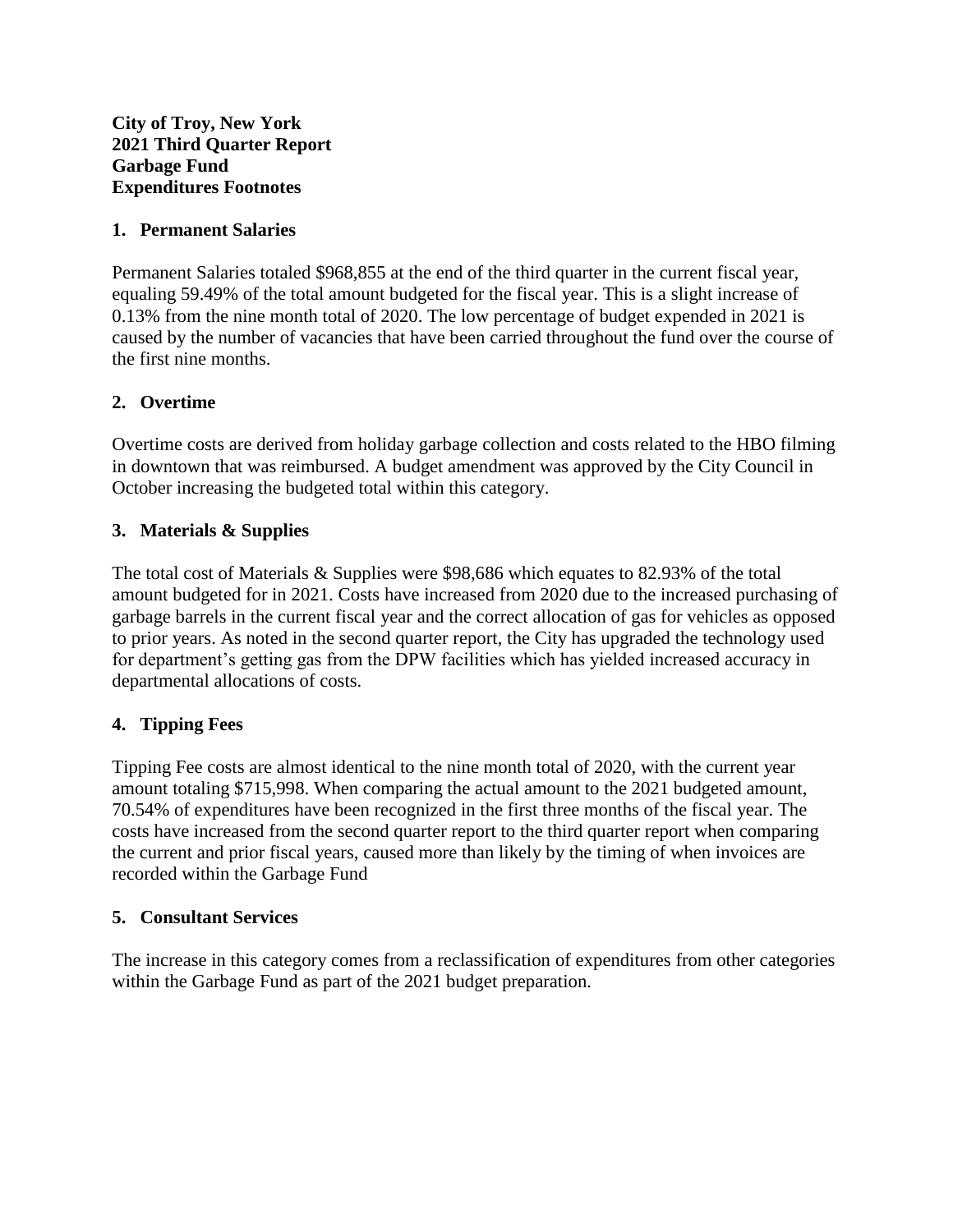# **6. Total Garbage Fund Expenses**

Total Garbage Fund expenses were \$2,909,721 at the end of the third quarter, an increase of 8.85% over 2020. The increased comes from several different categories; however, 30% of the increase is due to Health Insurance (please refer to the General Fund footnotes).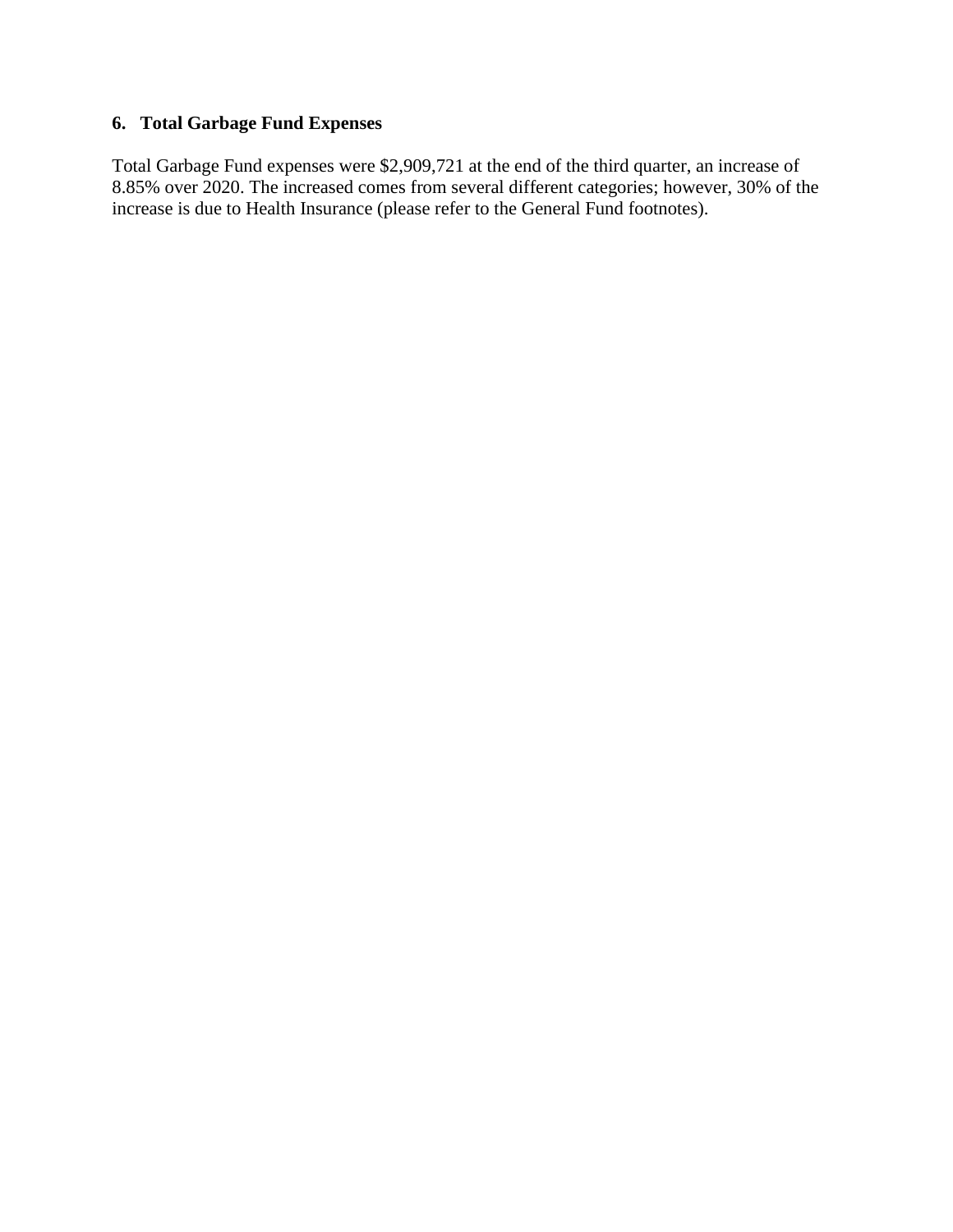**City of Troy, New York 2021 Third Quarter Report Garbage Fund Recap of Results**

| <b>Description</b>        | 2021      | 2020      | <b>Difference</b> |  |
|---------------------------|-----------|-----------|-------------------|--|
|                           |           |           |                   |  |
| <b>Total Revenues</b>     | 3,927,185 | 3,751,807 | 175,378           |  |
|                           |           |           |                   |  |
| <b>Total Expenditures</b> | 2,909,721 | 2,673,134 | 236,587           |  |
|                           |           |           |                   |  |
| <b>Surplus (Deficit)</b>  | 1,017,464 | 1,078,673 | (61,209)          |  |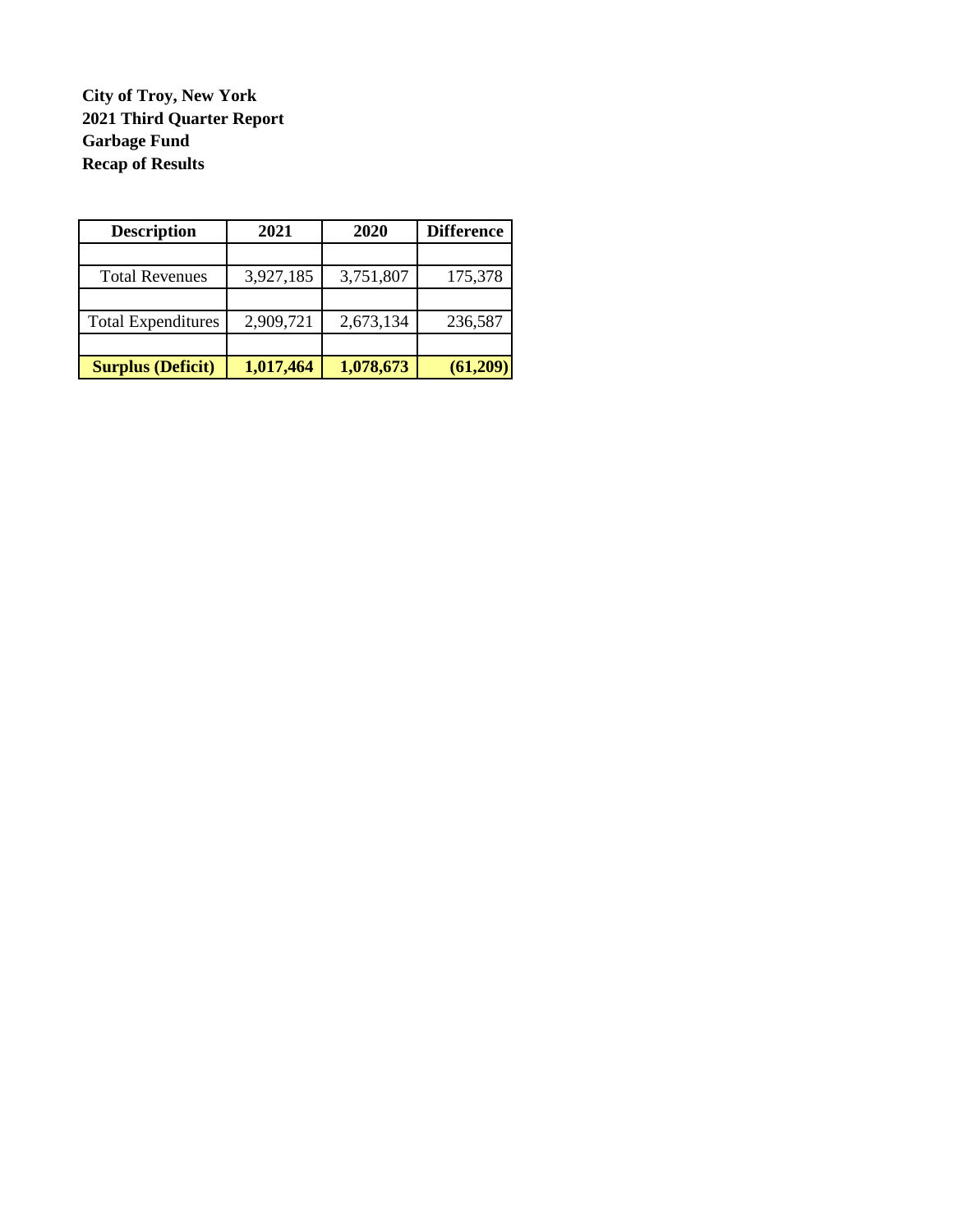### **City of Troy, New York 2021 Third Quarter Report Garbage Fund Recap**

The Garbage Fund is showing a surplus at the end of the third quarter totaling \$1,017,464 which is a decrease of \$61,209 from that of 2020. Given the increase in unanticipated adjustments made in 2021 it was reasonable to anticipate a decrease from the nine month results of 2020.

As it is imperative, and consistent with what is done on an annual basis, The City Comptroller's Office will continue to closely monitor the revenues and expenditures within the Garbage Fund throughout the remainder of the current fiscal. It is anticipated that expenditures will far exceed revenues in the fourth quarter as revenue is recognized as it is billed in the Garbage Fund. The principal portion of revenues have already been recognized through the billing of the per unit fee in the early months of the fiscal year. Expenditures exceeding revenues in the fourth quarter is consistent with what has occurred in prior years within the Garbage Fund.

In particular it will be crucial that the collection rate improves as the year progresses so that there is not a reliance on the General Fund to pay for the Garbage Fund's billings through the relevy process as part of the 2022 property tax bill preparation.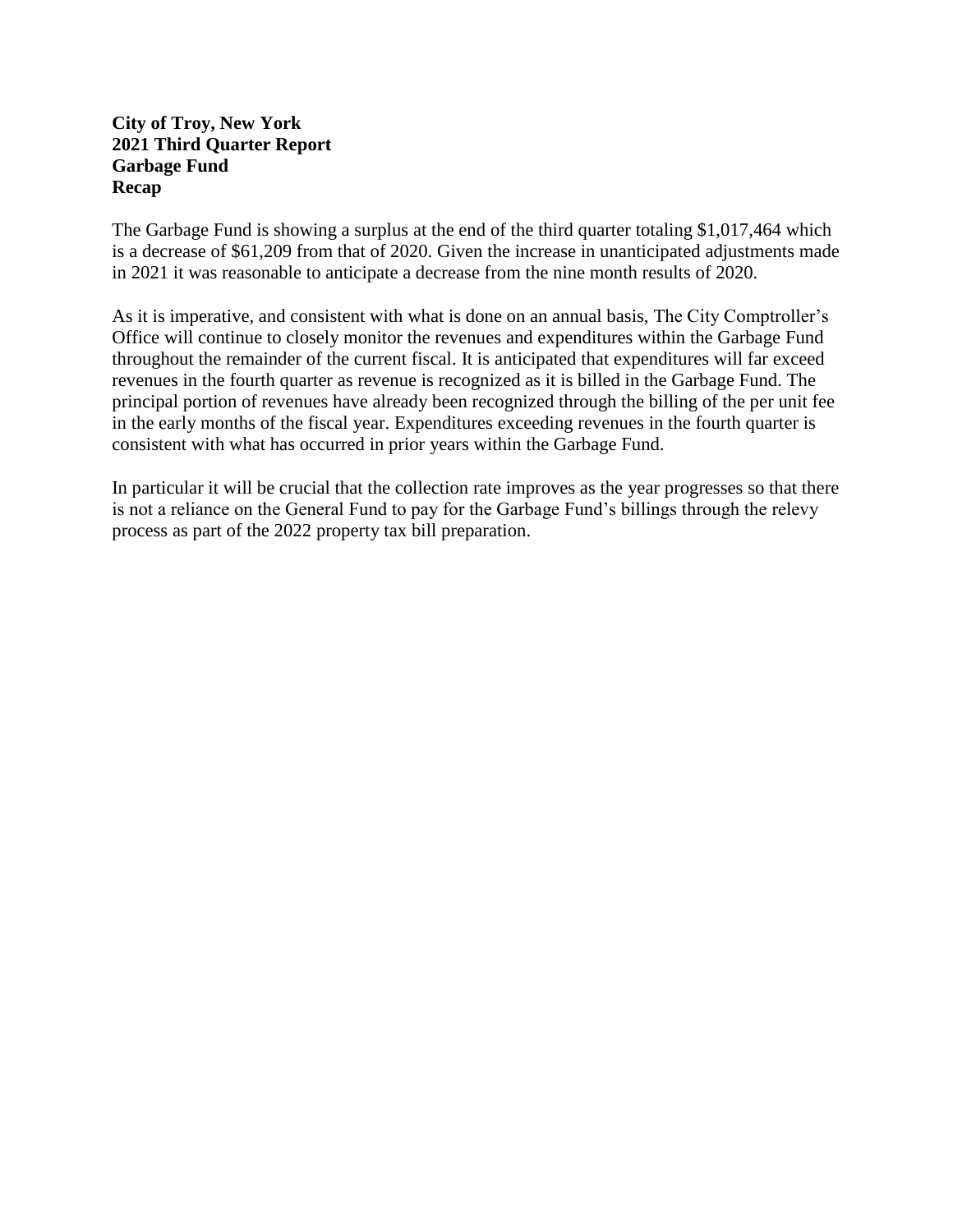### **City of Troy, New York 2021 Third Quarter Report Water Fund Revenues**

| Revenue                              | 09/30/2021 | 09/30/2020 | \$ Change  | % Change   | 2021 Actual | 2021 Budget | \$ Diff     | % Achieved | Footnote |
|--------------------------------------|------------|------------|------------|------------|-------------|-------------|-------------|------------|----------|
| <b>City Water Sales</b>              | 2,759,325  | 3,387,282  | (627, 957) | $-18.54\%$ | 2,759,325   | 4,500,000   | (1,740,675) | 61.32%     |          |
| <b>Outside Community Water Sales</b> | 3,391,185  | 3,626,206  | (235, 021) | $-6.48%$   | 3,391,185   | 6,955,000   | (3,563,815) | 48.76%     |          |
| <b>Unmetered Sales</b>               | 295,101    | 133,405    | 161,697    | 121.21%    | 295,101     | 257,422     | 37,679      | 114.64%    |          |
| Use Of Money & Property              | 203,095    | 230,922    | (27, 827)  | $-12.05%$  | 203,095     | 282,100     | (79,005)    | 71.99%     |          |
| Permits                              | 8,600      | 3,850      | 4,750      | 123.38%    | 8,600       | 12,175      | (3,575)     | 70.64%     |          |
| Sale Of Property                     | 11,730     | 7,400      | 4,330      | 58.51%     | 11,730      | 54,333      | (42,603)    | 21.59%     |          |
| Miscellaneous                        | 101,574    | 94,564     | 7,010      | 7.41%      | 101,574     | 140,710     | (39, 136)   | 72.19%     |          |
| <b>Interfund Revenues</b>            | 255,054    | 266,072    | (11,019)   | $-4.14%$   | 255,054     | 336,067     | (81,013)    | 75.89%     |          |
| <b>Appropriated Fund Balance</b>     |            |            |            |            |             | 175,000     | (175,000)   | 0.00%      |          |
| <b>Total</b>                         | 7,025,664  | 7,749,701  | (724, 037) | $-9.34%$   | 7,025,664   | 12,712,807  | (5,687,143) | 55.26%     | 3        |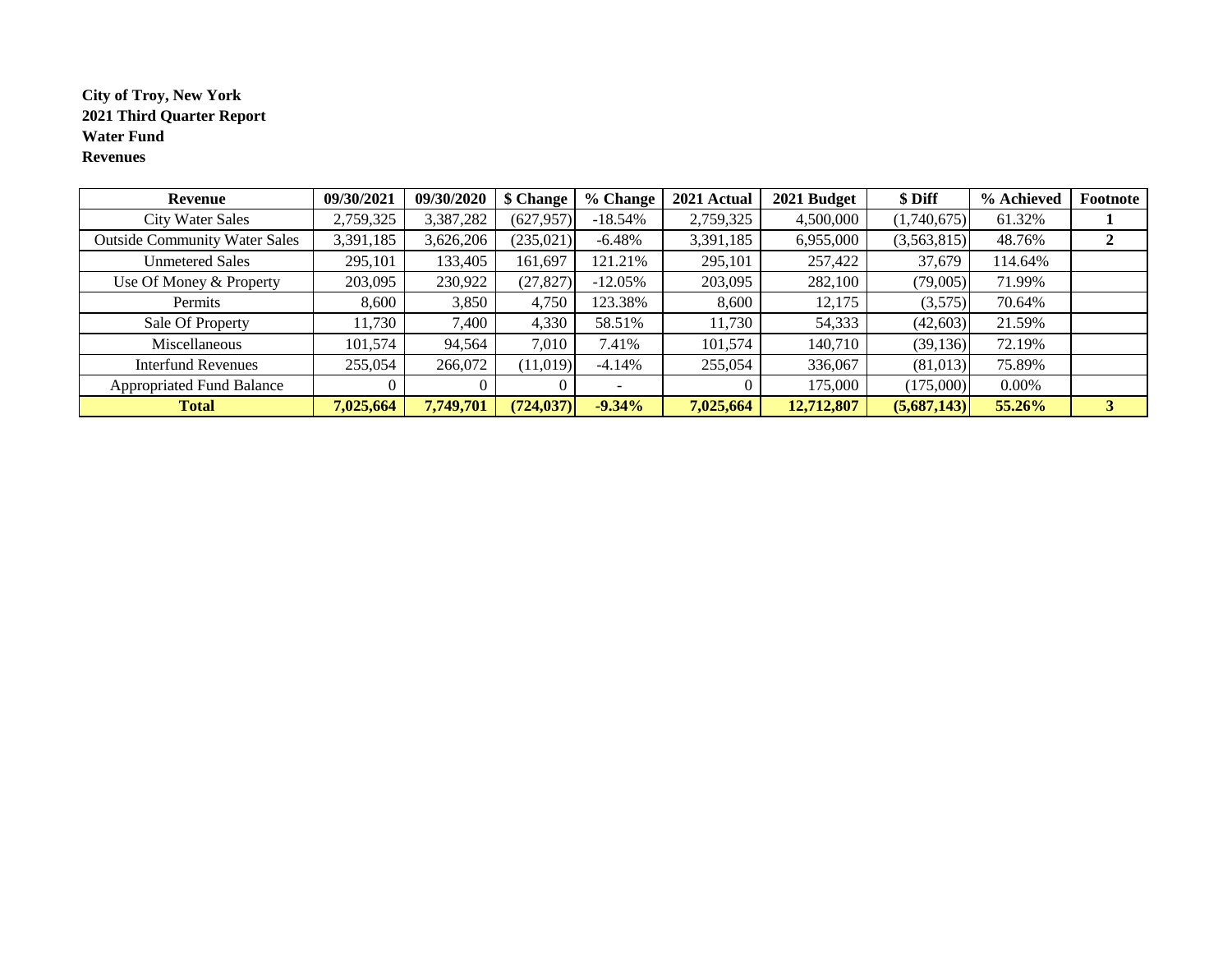## **1. City Water Sales**

City Water Sales totaled \$2,759,325 as of September 30, 2021 equaling 61.32% of the total revenues budgeted for in the current fiscal year. Revenues have decreased by 18.54% from the nine month total of 2020 due to:

- **1.** Billings were ahead in 2020 by multiple cycles due to the annual billing schedule. This is a timing issue and not that the City is behind on sending water bills to residents.
- **2.** As a result of the wet spring and summer months less water was consumed than that of the previous year(s).

There will be a significant amount of revenue recorded in the fourth quarter of the fiscal year as the City bills half of the water cycles at the end of December consistent with what has been done in prior years.

## **2. Outside Community Water Sales**

Outside Community Water Sales has decreased by 6.48% over the nine month total of 2020. Fluctuation has been experienced in each community either increasing or decreasing when looking at each individually driven by usage. The decrease in caused by:

- **1.** The wet spring and summer months leading to less consumption (consistent with City Water Sales).
- **2.** Two municipalities continuing to consume water from other local governments.

## **3. Total Water Fund Revenues**

Total Water Fund revenues have decreased by 9.34% from 2020 to 2021, due in large part to the timing of when bills have been issued in the current fiscal year in comparison to 2020. Revenues will be monitored closely in comparison to the budgeted amount as outside communities will be receiving their final bills in the fourth quarter and the large number of city residents who are billed in the fourth quarter. It is anticipated that the Water Fund will see a large revenue recognition in the final three months of the fiscal year consistent with that of prior years.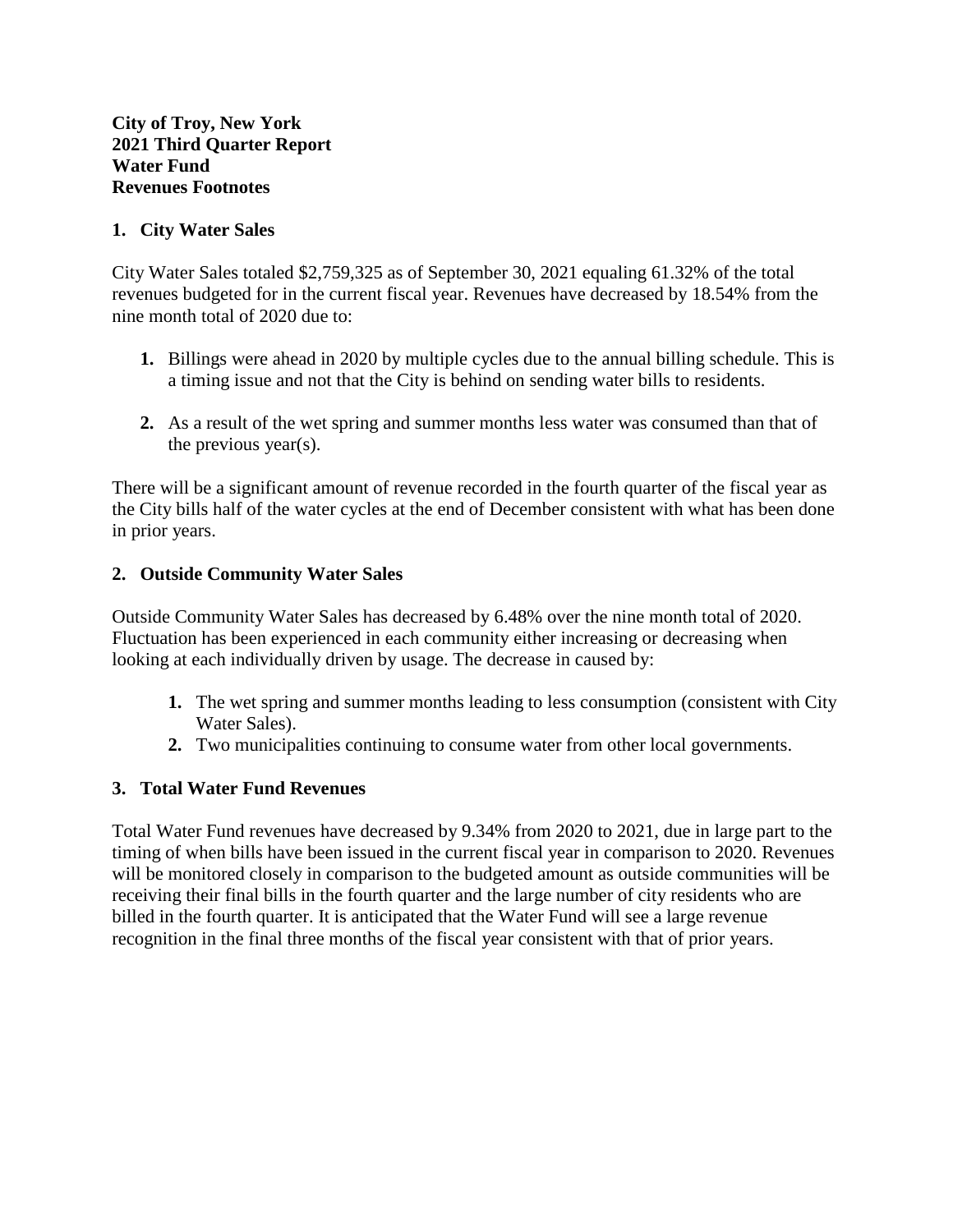#### **City of Troy, New York 2020 Third Quarter Report Water Fund Expenditures**

| <b>Expenditure</b>                   | 09/30/2021   | 09/30/2020   | \$ Change      | % Change                 | 2021 Actual    | 2021 Budget | \$ Rem    | % Expended | Footnote                |
|--------------------------------------|--------------|--------------|----------------|--------------------------|----------------|-------------|-----------|------------|-------------------------|
| <b>Code 1 - Salaries</b>             |              |              |                |                          |                |             |           |            |                         |
| <b>Permanent Salaries</b>            | 2,010,279    | 2,019,109    | (8, 830)       | $-0.44%$                 | 2,010,279      | 3,261,089   | 1,250,810 | 61.64%     | 1                       |
| Overtime                             | 124,583      | 112,321      | 12,262         | 10.92%                   | 124,583        | 183,500     | 58,917    | 67.89%     |                         |
| Misc Other                           | 27,692       | 24,052       | 3,641          | 15.14%                   | 27,692         | 82,132      | 54,440    | 33.72%     |                         |
| <b>Total Code 1</b>                  | 2,162,555    | 2,155,483    | 7,072          | 0.33%                    | 2,162,555      | 3,526,721   | 1,364,166 | 61.32%     |                         |
|                                      |              |              |                |                          |                |             |           |            |                         |
| <b>Code 2 - Fixed Assets</b>         | 2,500        | 40,983       | (38, 483)      | -93.90%                  | 2,500          | 8,000       | 5,500     | 31.25%     |                         |
|                                      |              |              |                |                          |                |             |           |            |                         |
| Code 3 - Materials & Supplies        | 906,929      | 992,660      | (85, 732)      | $-8.64%$                 | 906,929        | 1,374,940   | 468,011   | 65.96%     | $\overline{2}$          |
|                                      |              |              |                |                          |                |             |           |            |                         |
| <b>Code 4 - Contractual Services</b> |              |              |                |                          |                |             |           |            |                         |
| <b>Utilities</b>                     | 191,999      | 166,399      | 25,601         | 15.39%                   | 191,999        | 304,709     | 112,710   | 63.01%     |                         |
| Postage                              | 21,631       | 28,510       | (6, 879)       | $-24.13%$                | 21,631         | 27,000      | 5,369     | 80.11%     |                         |
| Printing & Advertising               | 2,004        | 2,696        | (692)          | $-25.66%$                | 2,004          | 5,500       | 3,496     | 36.44%     |                         |
| Repairs & Rentals                    | 35,800       | 25,991       | 9.809          | 37.74%                   | 35,800         | 54,000      | 18.200    | 66.30%     |                         |
| Insurance                            | 105,128      | 80,902       | 24,226         | 29.95%                   | 105,128        | 88,048      | (17,080)  | 119.40%    |                         |
| Dues                                 | 125          | $\mathbf{0}$ | 125            | 100.00%                  | 125            | 3,000       | 2,875     | 4.17%      |                         |
| <b>Consultant Services</b>           | 80,149       | 86,595       | (6, 447)       | $-7.44%$                 | 80,149         | 164,305     | 84,156    | 48.78%     |                         |
| Training                             | 1,445        | 1,425        | 20             | 1.40%                    | 1,445          | 4,600       | 3,155     | 31.41%     |                         |
| Travel                               | $\Omega$     | $\Omega$     | $\overline{0}$ | $\overline{\phantom{a}}$ | $\Omega$       | 500         | 500       | 0.00%      |                         |
| Uniforms                             | 34,811       | 28,854       | 5,958          | 20.65%                   | 34,811         | 40,685      | 5,874     | 85.56%     |                         |
| Misc Other                           | 1,811,814    | 1,808,766    | 3,048          | 0.17%                    | 1,811,814      | 4,310,209   | 2,498,395 | 42.04%     |                         |
| <b>Total Code 4</b>                  | 2,284,906    | 2,230,137    | 54,769         | 2.46%                    | 2,284,906      | 5,002,556   | 2,717,650 | 45.67%     |                         |
|                                      |              |              |                |                          |                |             |           |            |                         |
| Code 6/7 - Debt Service              | 445,239      | 429,488      | 15,751         | 3.67%                    | 445,239        | 758,035     | 312,796   | 58.74%     |                         |
|                                      |              |              |                |                          |                |             |           |            |                         |
| Code 8 - Benefits                    |              |              |                |                          |                |             |           |            |                         |
| Pension                              | $\mathbf{0}$ | $\mathbf{0}$ | $\Omega$       | $\overline{\phantom{a}}$ | $\overline{0}$ | 578,575     | 578,575   | 0.00%      |                         |
| Health Insurance                     | 684,622      | 573,248      | 111,373        | 19.43%                   | 684,622        | 988,352     | 303,730   | 69.27%     |                         |
| Dental Insurance                     | 35,237       | 25,428       | 9,809          | 38.57%                   | 35,237         | 51,999      | 16,762    | 67.76%     |                         |
| Social Security                      | 157,960      | 157,775      | 186            | 0.12%                    | 157,960        | 270,635     | 112,675   | 58.37%     |                         |
| Workers' Compensation                | 40,059       | 43,938       | (3,879)        | $-8.83%$                 | 40,059         | 50,000      | 9,941     | 80.12%     |                         |
| <b>Total Code 8</b>                  | 917,878      | 800,389      | 117,488        | 14.68%                   | 917,878        | 1,939,561   | 1,021,683 | 47.32%     |                         |
|                                      |              |              |                |                          |                |             |           |            |                         |
| <b>Code 9 - Interfund Transfers</b>  | 75,000       | 1,405,000    | (1,330,000)    | $-94.66%$                | 75,000         | 75,000      | $\bf{0}$  | 100.00%    | $\mathbf{3}$            |
|                                      |              |              |                |                          |                |             |           |            |                         |
| <b>Grand Total</b>                   | 6,795,006    | 8,054,140    | (1,259,133)    | $-15.63%$                | 6,795,006      | 12,684,813  | 5,889,807 | 53.57%     | $\overline{\mathbf{4}}$ |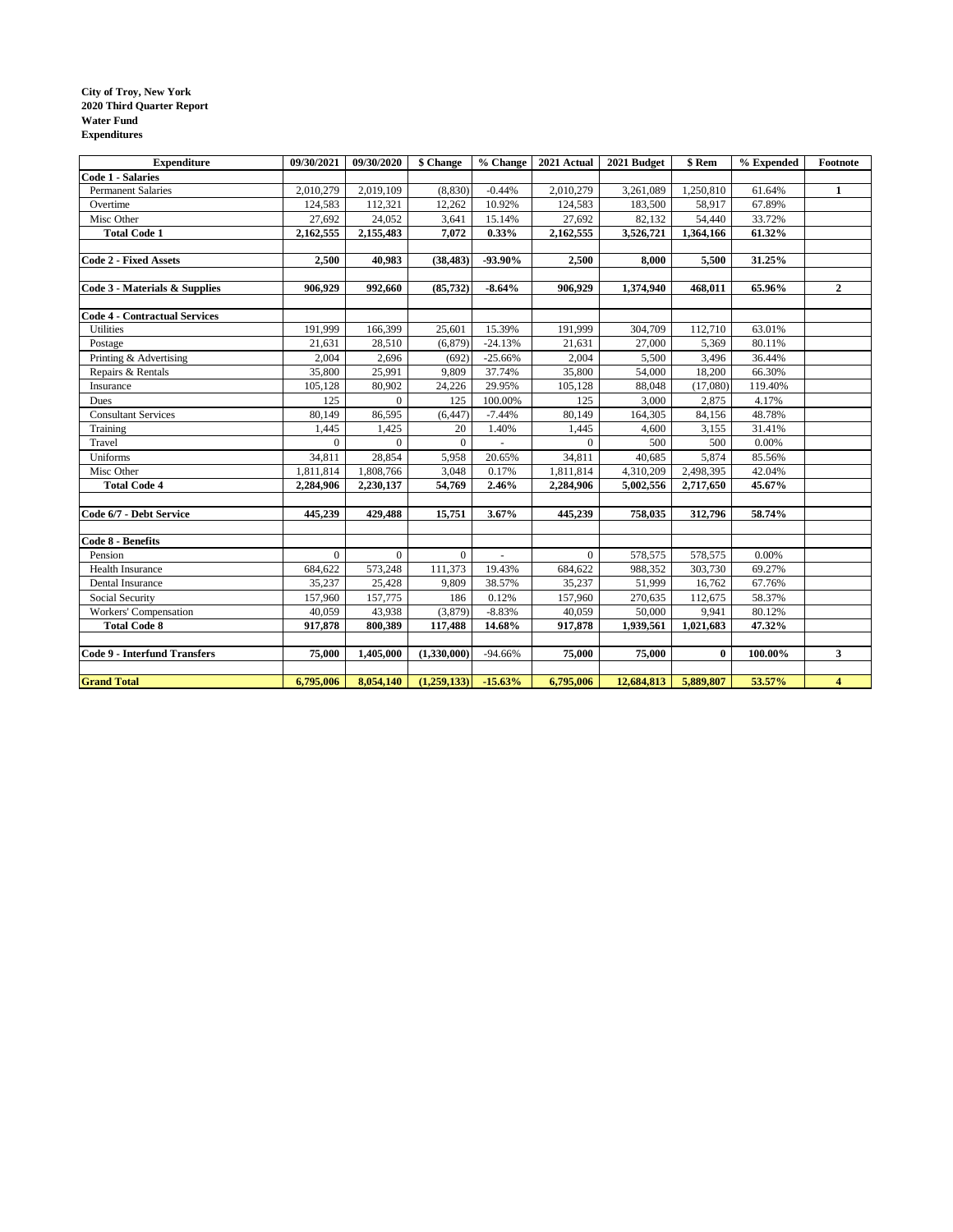## **1. Permanent Salaries**

Permanent Salaries have totaled \$2,010,279 at the end of the third quarter, which is 61.64% of the total amount budgeted for in this current fiscal year. The percentage is low for the total year due to the number of vacancies throughout the fund in 2021.

## **2. Materials & Supplies**

The decrease from 2020 to 2021 is due to the timing of when purchases are made in addition to the purchase of water meters in 2020 which was not budgeted for in 2021.

## **3. Interfund Transfers**

The expenditure(s) within this category represent the transfer to the Capital Projects Fund for the annual capital plan.

## **4. Total Water Fund Expenses**

The total Water Fund expenditures through the first nine months of 2021 were \$6,795,006, or 53.74% of the total amount budgeted for. This is consistent with what is expected within the third quarter financial report given when the timing of expenses occur in the fund in the aggregate.

The decrease of 15.63% is caused by the decrease in the amount transferred to the Capital Projects Fund for the annual capital plan. When excluding the Interfund Transfers, operating expenses have increased by approximately 1.00% in the 2021 fiscal year.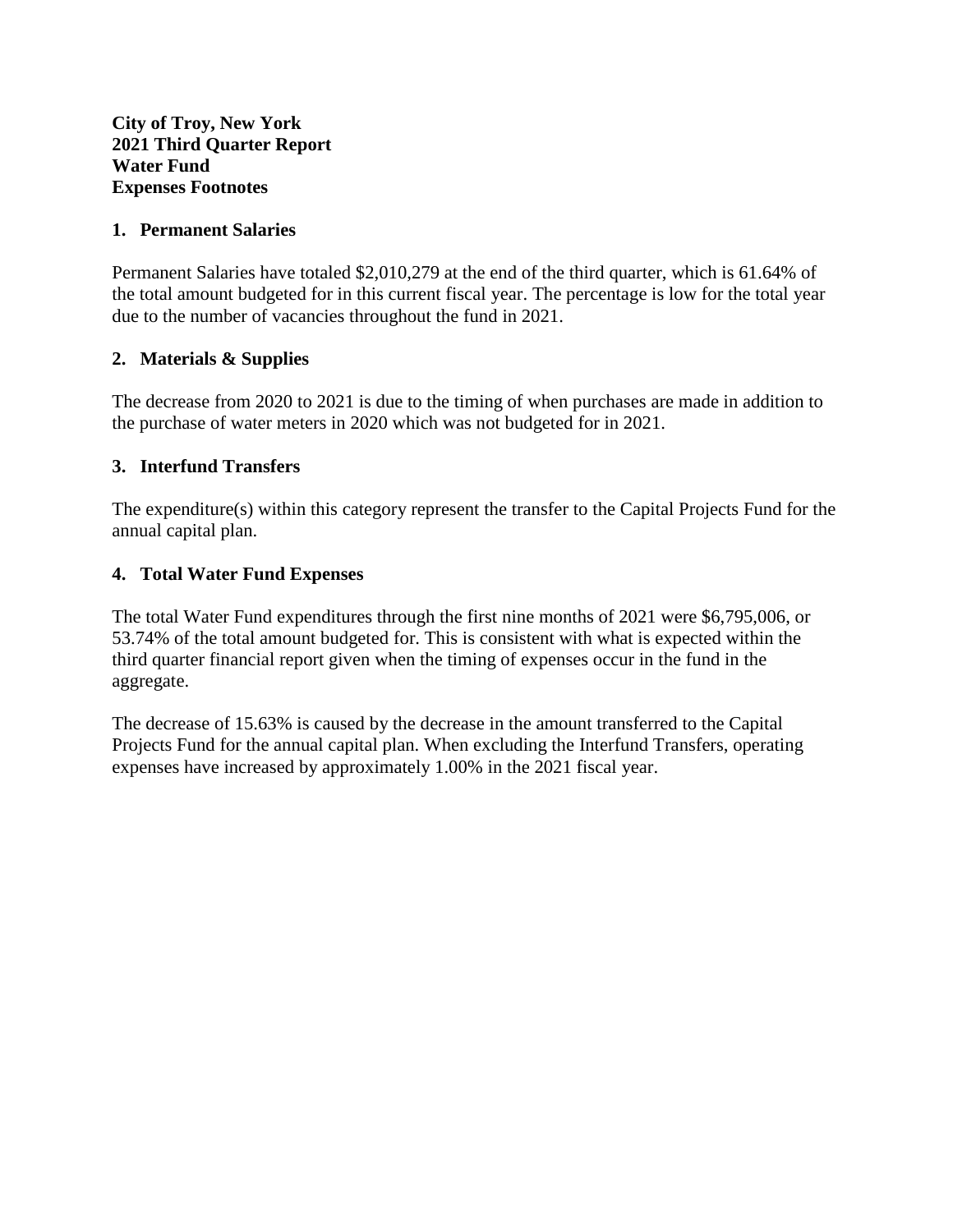**City of Troy, New York 2021 Third Quarter Report Water Fund Recap of Results**

| <b>Description</b>        | 2021      | 2020       | <b>Difference</b> |
|---------------------------|-----------|------------|-------------------|
|                           |           |            |                   |
| <b>Total Revenues</b>     | 7,025,664 | 7,749,701  | (724, 037)        |
|                           |           |            |                   |
| <b>Total Expenditures</b> | 6,795,006 | 8,054,140  | (1,259,133)       |
|                           |           |            |                   |
| <b>Surplus (Deficit)</b>  | 230,658   | (304, 439) | 535,096           |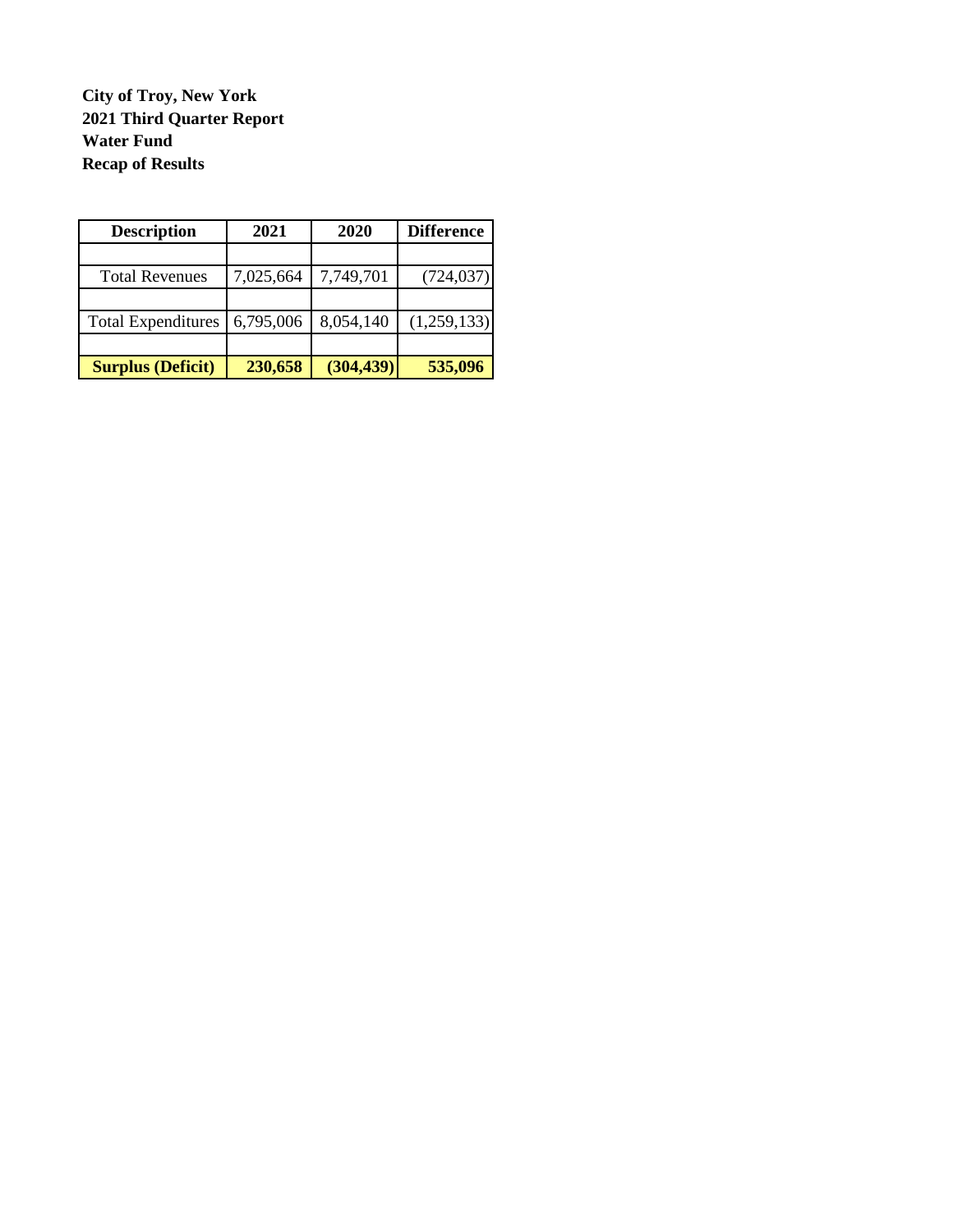## **City of Troy, New York 2021 Third Quarter Report Water Fund Recap**

The surplus in the Water Fund at the end of the third quarter was \$230,658 whereas in 2020 there was a deficit of \$304,439. The difference between fiscal years is driven by the transfer to the Capital Projects Fund in 2020 for the annual capital plan.

The operating surplus in 2021 is down compared to 2020 due to the timing of when water bills are issued. It is expected that there will be an operating surplus in the Water Fund in the 2021 fiscal year consistent with that of prior fiscal years. The amount that this will be is yet to be determined given the revenues and expenditures that have yet to be recognized.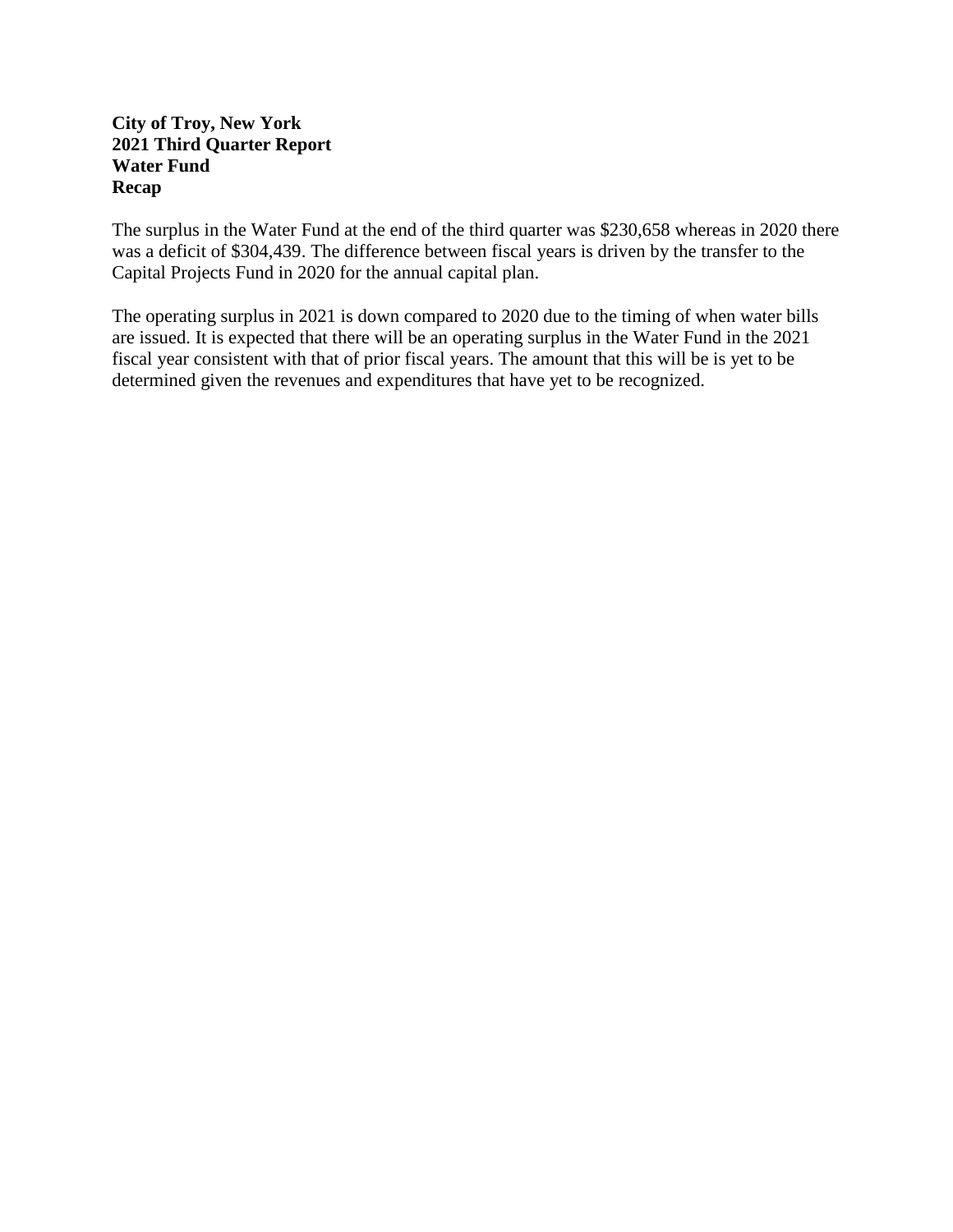### **City of Troy, New York 2021 Third Quarter Report Sewer Fund Revenues**

| Revenue                 | 09/30/2021 | 09/30/2021 | \$ Change | $%$ Change | 2021 Actual | 2021 Budget | \$ Diff     | % Achieved | Footnote |
|-------------------------|------------|------------|-----------|------------|-------------|-------------|-------------|------------|----------|
| <b>Sewer Rents</b>      | 2,745,876  | 3,411,783  | (665,908) | $-19.52%$  | 2,745,876   | 4,500,000   | (1,754,124) | 61.02%     |          |
| <b>Sewer Charges</b>    | 160,367    | 103,462    | 56,904    | 55.00%     | 160,367     | 334,638     | (174,271)   | 47.92%     |          |
| Use Of Money & Property |            | 2,981      | (2,980)   | -99.99%    |             | 737         | (737)       | 0.05%      |          |
| Miscellaneous           | 25,929     | 22,261     | 3,668     | 16.48%     | 25,929      | 33,858      | (7,929)     | 76.58%     |          |
| <b>Total</b>            | 2,932,171  | 3,540,487  | (608,316) | $-17.18%$  | 2,932,171   | 4,869,233   | (1,937,062) | 60.22%     |          |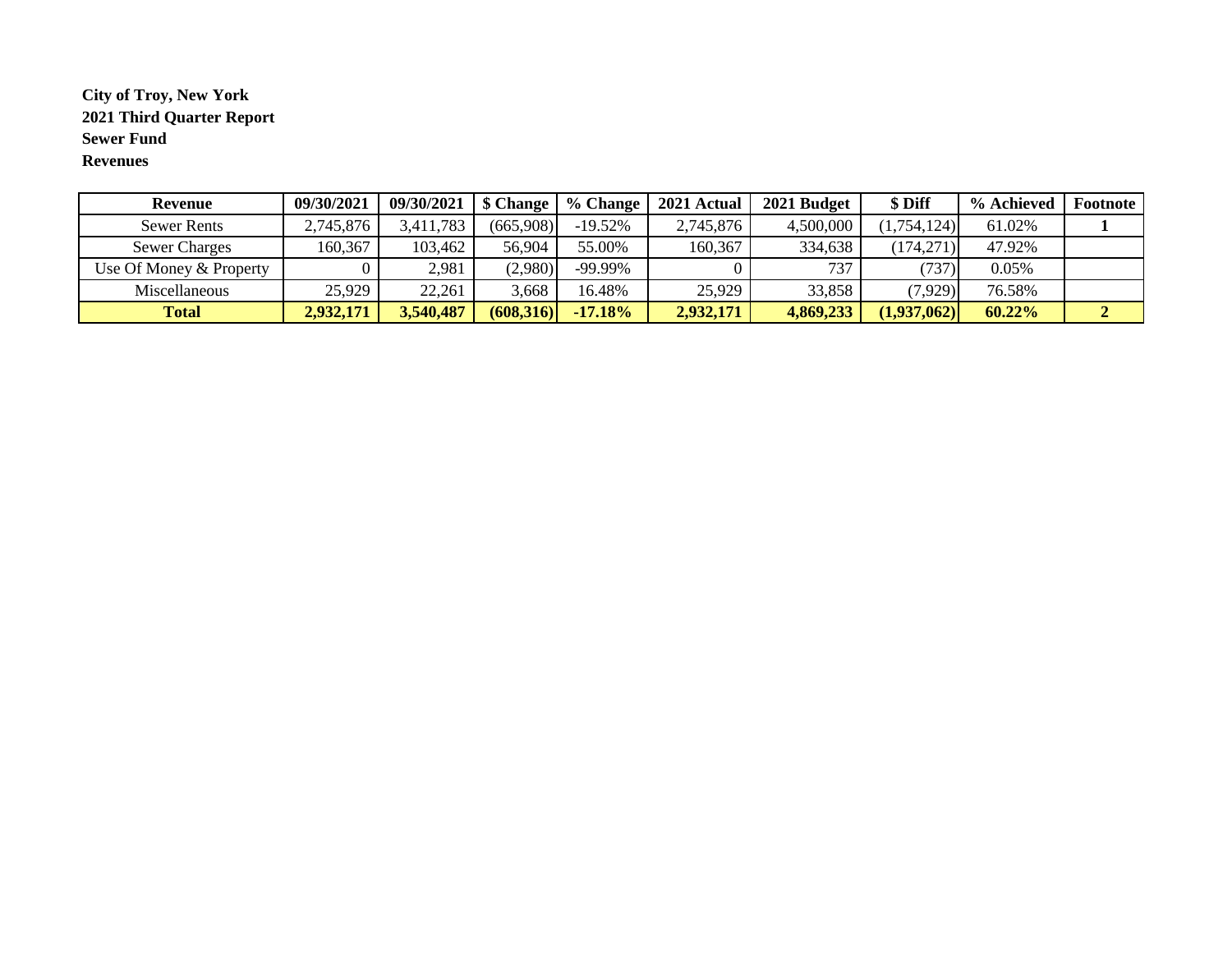## **1. Sewer Rents**

Due to the City sewer rate equaling 100% of the City water rate, the revenues for City Sewer Sales agrees to what is seen within City Water Sales for the reasoning as outlined in the Water Revenues Footnotes.

## **2. Total Sewer Fund Revenues**

Due to the timing of when bills have been issued along with the wet spring and summer months conditions along with the timing of when bills have been issued, the total revenues in the Sewer Fund have decreased by 17.18% through the first nine months of 2021.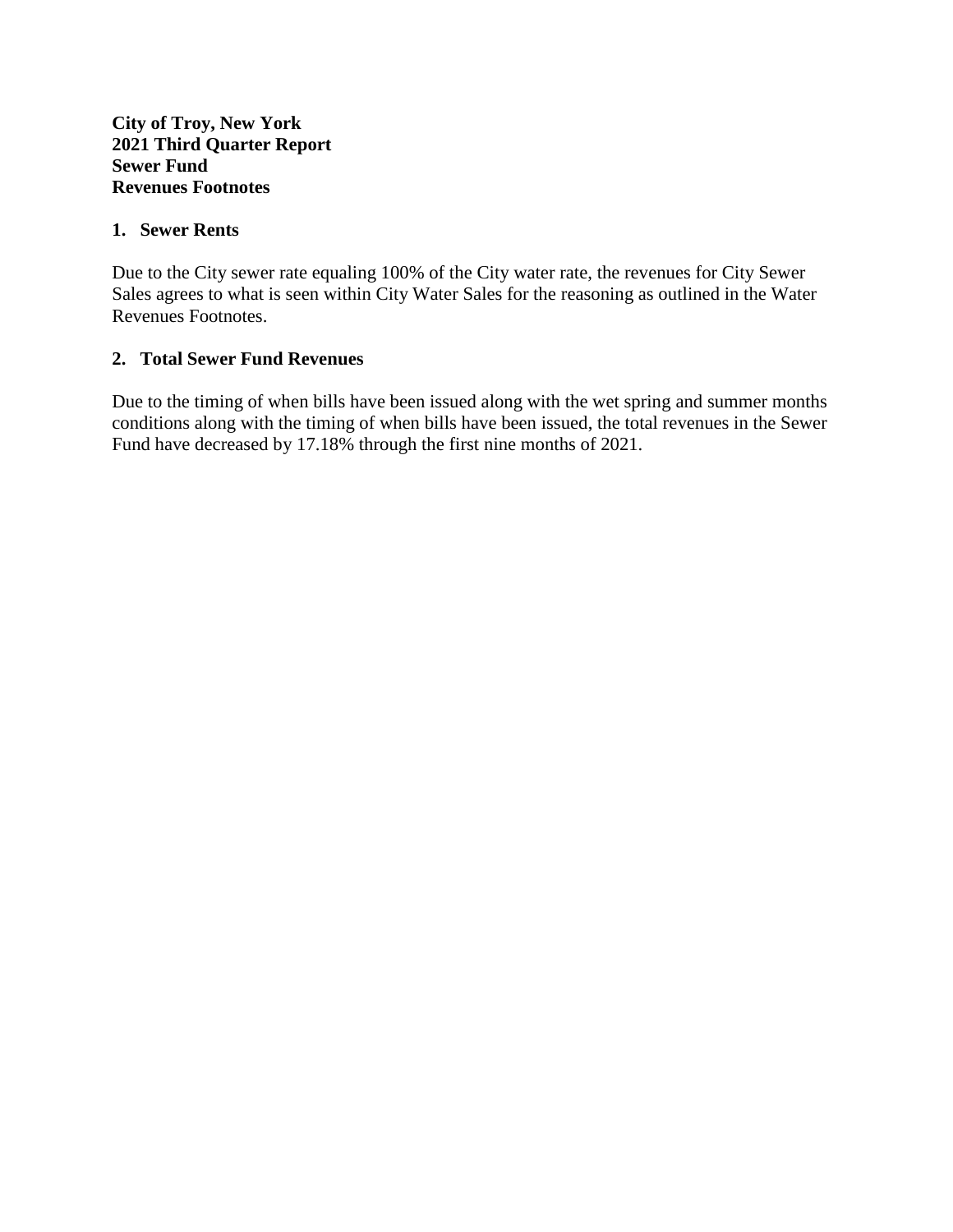#### **City of Troy, New York 2021 Third Quarter Report Sewer Fund Expenditures**

| <b>Expenditure</b>                   | 09/30/2021 | 09/30/2020   \$ Change |                | % Change       | 2021 Actual | 2021 Budget | \$ Rem    | % Expended | $\bf Footnote$ |
|--------------------------------------|------------|------------------------|----------------|----------------|-------------|-------------|-----------|------------|----------------|
| <b>Code 1 - Salaries</b>             |            |                        |                |                |             |             |           |            |                |
| <b>Permanent Salaries</b>            | 551.514    | 511,285                | 40.229         | 7.87%          | 551.514     | 857.258     | 305,744   | 64.33%     |                |
| <b>Temporary Salaries</b>            | $\Omega$   | 15,311                 | (15,311)       | $-100.00\%$    | $\Omega$    | 15,000      | 15,000    | 0.00%      |                |
| Overtime                             | 36,354     | 45,653                 | (9,299)        | $-20.37%$      | 36,354      | 90,000      | 53,646    | 40.39%     |                |
| Misc. Other                          | 7,667      | 7,400                  | 267            | 3.60%          | 7,667       | 19,000      | 11,333    | 40.35%     |                |
| <b>Total Code 1</b>                  | 595,535    | 579,649                | 15,886         | 2.74%          | 595,535     | 981,258     | 385,723   | 60.69%     |                |
|                                      |            |                        |                |                |             |             |           |            |                |
| <b>Code 2 - Fixed Assets</b>         | $\bf{0}$   | $\bf{0}$               | $\bf{0}$       | $\blacksquare$ | $\bf{0}$    | 10,000      | 10,000    | $0.00\%$   |                |
|                                      |            |                        |                |                |             |             |           |            |                |
| Code 3 - Materials & Supplies        | 85,265     | 138,253                | (52,988)       | $-38.33%$      | 85,265      | 280,000     | 194,735   | 30.45%     |                |
|                                      |            |                        |                |                |             |             |           |            |                |
| <b>Code 4 - Contractual Services</b> |            |                        |                |                |             |             |           |            |                |
| <b>Utilities</b>                     | 2,613      | 5,139                  | (2,526)        | $-49.16%$      | 2,613       | 10,900      | 8,287     | 23.97%     |                |
| Repairs & Rentals                    | 23,785     | 34,800                 | (11,016)       | $-31.65%$      | 23,785      | 35,000      | 11,215    | 67.96%     |                |
| Insurance                            | 26,282     | 20,225                 | 6,057          | 29.95%         | 26,282      | 22,012      | (4,270)   | 119.40%    |                |
| <b>Consultant Services</b>           | 61,716     | 252,385                | (190, 670)     | $-75.55%$      | 61,716      | 57,134      | (4.582)   | 108.02%    |                |
| Training                             | $\Omega$   | $\Omega$               | $\overline{0}$ |                | $\Omega$    | 2,500       | 2,500     | 0.00%      |                |
| Uniforms                             | 3,200      | 3,398                  | (198)          | $-5.83%$       | 3,200       | 10,000      | 6,800     | 32.00%     |                |
| Due To Other Funds                   | 359,407    | 359,407                | $\overline{0}$ | 0.00%          | 359,407     | 479,332     | 119,925   | 74.98%     |                |
| <b>Total Code 4</b>                  | 477,002    | 675,354                | (198, 353)     | $-29.37%$      | 477,002     | 616,878     | 139,876   | 77.33%     |                |
|                                      |            |                        |                |                |             |             |           |            |                |
| Code 6/7 - Debt Service              | 98,495     | 74,234                 | 24,261         | 32.68%         | 98,495      | 108,606     | 10,111    | 90.69%     |                |
|                                      |            |                        |                |                |             |             |           |            |                |
| Code 8 - Benefits                    |            |                        |                |                |             |             |           |            |                |
| Pension                              | $\Omega$   | $\Omega$               | $\Omega$       | $\frac{1}{2}$  | $\Omega$    | 157,374     | 157,374   | 0.00%      |                |
| Health Insurance                     | 161,657    | 120,996                | 40,661         | 33.61%         | 161,657     | 233,376     | 71,719    | 69.27%     |                |
| Dental Insurance                     | 8,227      | 5,319                  | 2,908          | 54.66%         | 8,227       | 12,140      | 3,913     | 67.76%     |                |
| Social Security                      | 43,553     | 42,700                 | 853            | 2.00%          | 43,553      | 75,066      | 31,513    | 58.02%     |                |
| Worker's Compensation                | 3,308      | 37,725                 | (34, 416)      | $-91.23%$      | 3,308       | 45,000      | 41,692    | 7.35%      |                |
| <b>Total Code 8</b>                  | 216,745    | 206,739                | 10,006         | 4.84%          | 216,745     | 522,956     | 306,211   | 41.45%     |                |
|                                      |            |                        |                |                |             |             |           |            |                |
| <b>Code 9 - Interfund Transfers</b>  | $\bf{0}$   | $\bf{0}$               | $\bf{0}$       | $\blacksquare$ | $\bf{0}$    | 2,168,298   | 2,168,298 | $0.00\%$   |                |
|                                      |            |                        |                |                |             |             |           |            |                |
| <b>Grand Total</b>                   | 1,473,042  | 1,674,230              | (201, 188)     | $-12.02%$      | 1,473,042   | 4,687,996   | 3,214,954 | 31.42%     | $\mathbf{1}$   |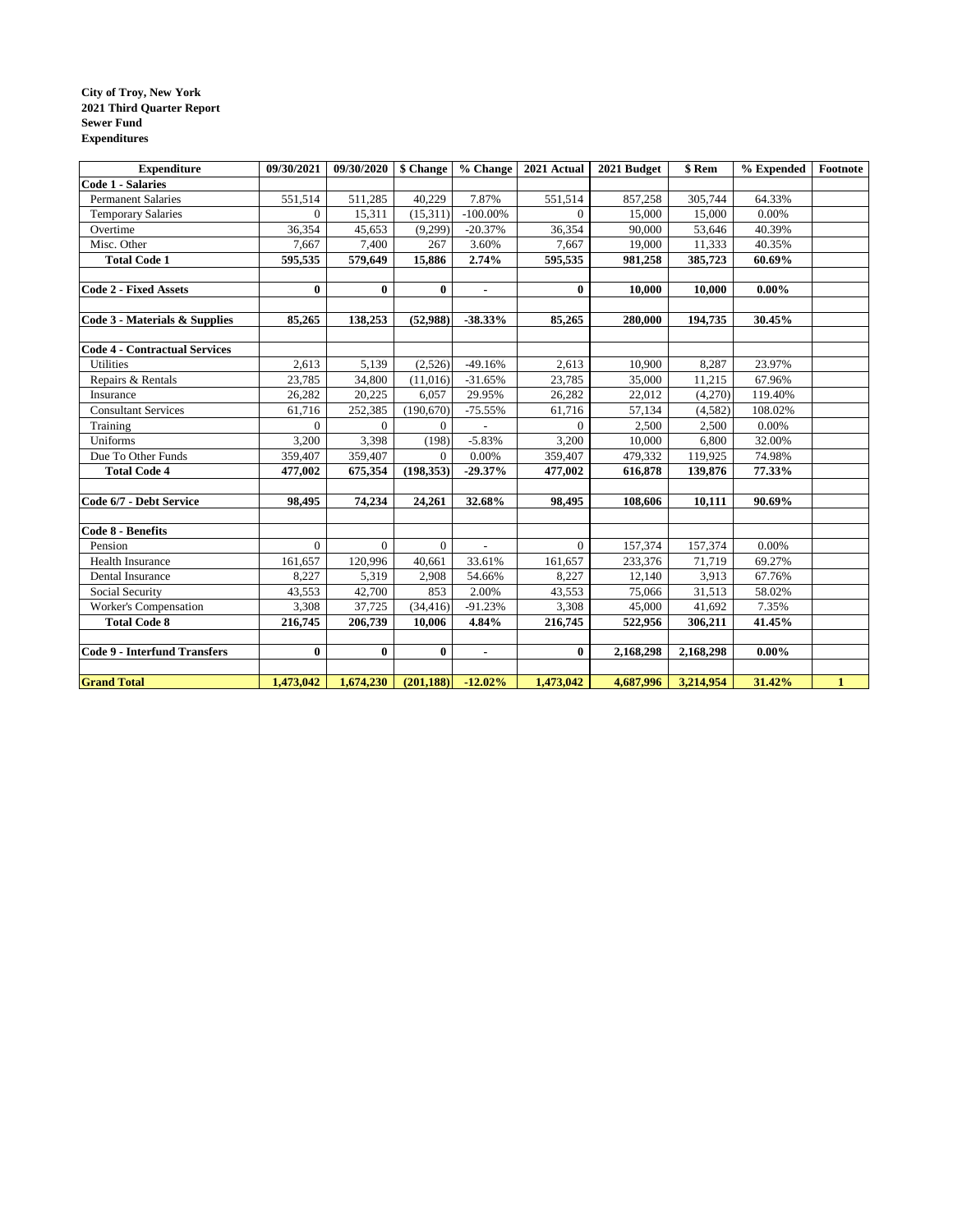**City of Troy, New York 2021 Third Quarter Report Sewer Fund Expenses Footnotes**

## **1. Total Sewer Fund Expenses**

The total Sewer Fund expenditures through the end of the third quarter were \$1,473,042, or 31.42% of the total 2021 adjusted budget. In reviewing expenditures there have been no material changes of note within the Sewer Fund (with the exclusion of Consultant Services where there was a one-time expenditure in 2020). Expenditures will increase in the fourth quarter of 2021 due to the recognition of annual pension related expenditures.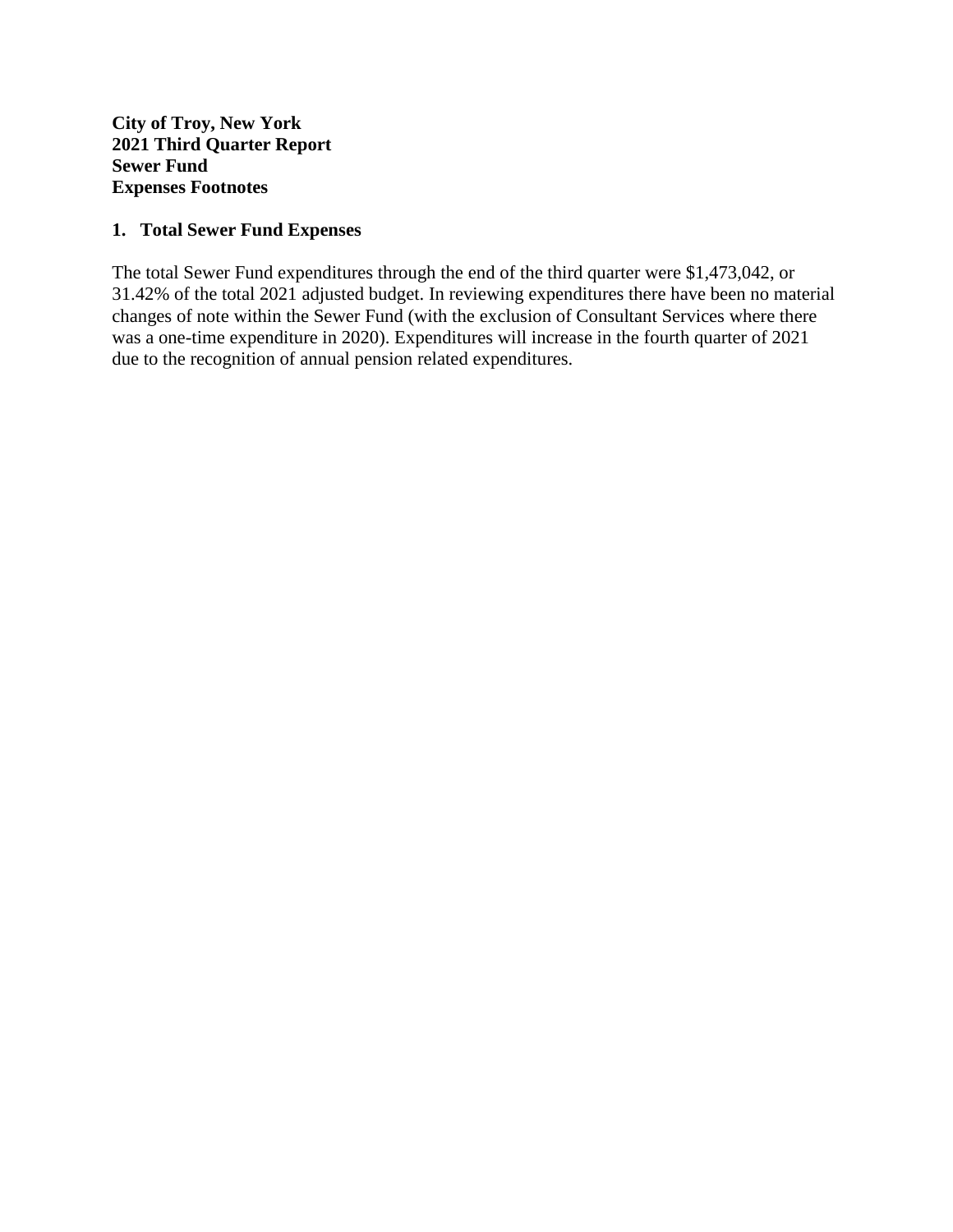**City of Troy, New York 2021 Third Quarter Report Sewer Fund Recap of Results**

| <b>Description</b>        | 2021      | 2020      | <b>Difference</b> |
|---------------------------|-----------|-----------|-------------------|
|                           |           |           |                   |
| <b>Total Revenues</b>     | 2,932,171 | 3,540,487 | (608, 316)        |
|                           |           |           |                   |
| <b>Total Expenditures</b> | 1,473,042 | 1,674,230 | (201, 188)        |
|                           |           |           |                   |
| <b>Surplus (Deficit)</b>  | 1,459,129 | 1,866,257 | (407, 128)        |